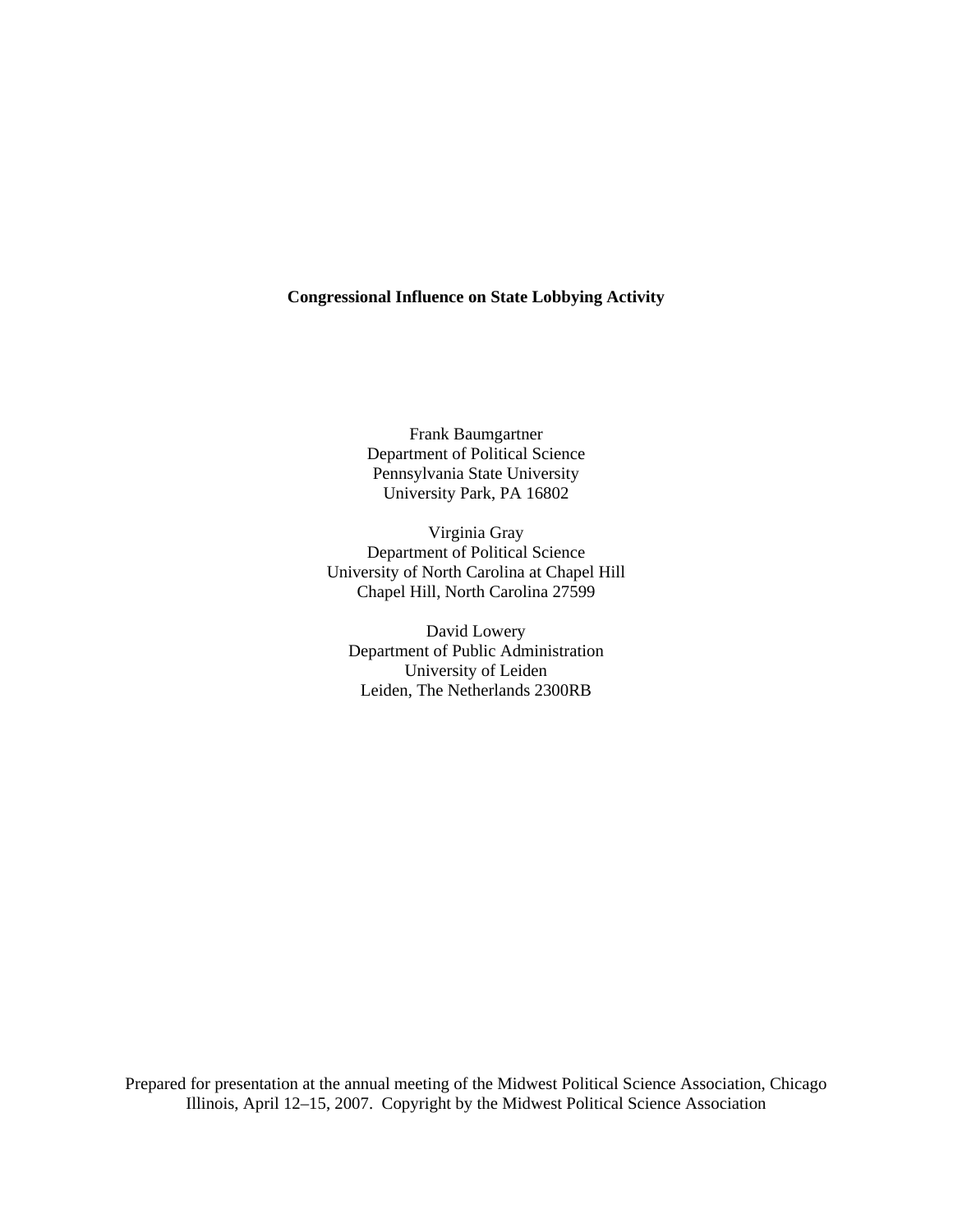# **Abstract**

 The mobilization of interest groups is affected not only by social and economic "supply" factors but also by government-related "demand" factors as well. We add to a growing literature noting the impact on interest-group mobilization of government activity by examining how federal policy activity in an issue-area stimulates interest-group activity at the state level in the same issue-area. Empirically, we do this by introducing the federal hearings data used by Leech et al. (2005) into the model of state lobbying registrations used by Gray et al. (2005). We find that Congressional hearings have significant direct and indirect effects on the mobilization of state interest organizations in the following year. Groups may be pleased or upset with the idea of further federal government activity in the issue-areas that concern them, but if they see increased policy activity, they mobilize. Leech and colleagues showed this effect at the federal level; we show here that it occurs at the state level as well.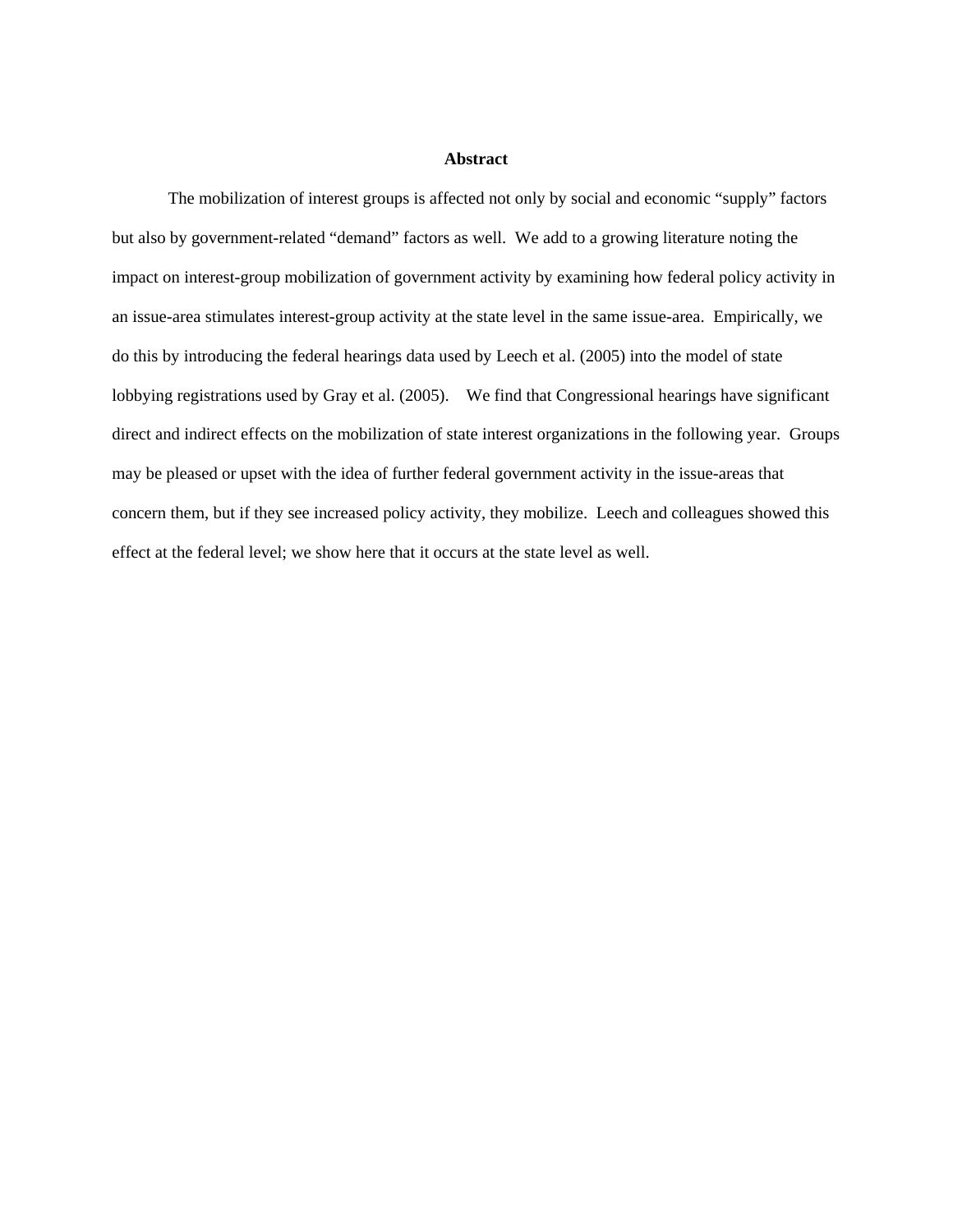### **Congressional Influence on the Demand for State Lobbying**

Demand for lobbying can be created by government.<sup>1</sup> Traditionally, scholars have looked at social, demographic, economic and other "bottom-up" factors in explaining the mobilization of interest groups, as discussed by Truman, Olson, and taken for granted in the literature for decades. Increasingly, however, scholars have recognized that government activity, far from being only the *result* of interestgroup activity, can also be its *cause*. Heinz et al. (1993, 24) defined an interest group this way:

It is at the intersection of public policy and the wants and values of private actors that we discover interests. What we call the interests of the groups are not simply valued conditions or goals, such as material riches, moral well-being, or symbolic satisfaction. It is only as these are affected, potentially or in fact, by public policy, by the actions of authoritative public officials, that the valued ends are transformed into political interests that can be sought or opposed by interest groups.

Given this view of what is an interest group, it makes sense that as government activity expands into areas previously not the object of any public policy activities, interests are created and interest groups are mobilized. Jones and Baumgartner (2005) documented substantial increases in the range and scope of federal government activity across the post-1947 period, and the growth of government is well known. The result of this is that many social or economic groups that may once have had no interest in public policy and which did not therefore lobby or need to be involved in politics have had to become active as public policy has expanded into a greater range of areas affecting larger segments of the population. For any given interest group, this governmental activity may be welcome or it may be seen with hostility; it does not matter. In either case, groups that once were just "associations" have become "interest groups" as their "private wants" have intersected with "public policy."

<sup>&</sup>lt;sup>1</sup> We appreciate the support of Galen Irwin in helping to facilitate our collaboration. Baumgartner acknowledges the support of National Science Foundation grants # 0111611 and 0111224 for data collection and Bryan Jones and Beth Leech for related research projects from which this paper draws.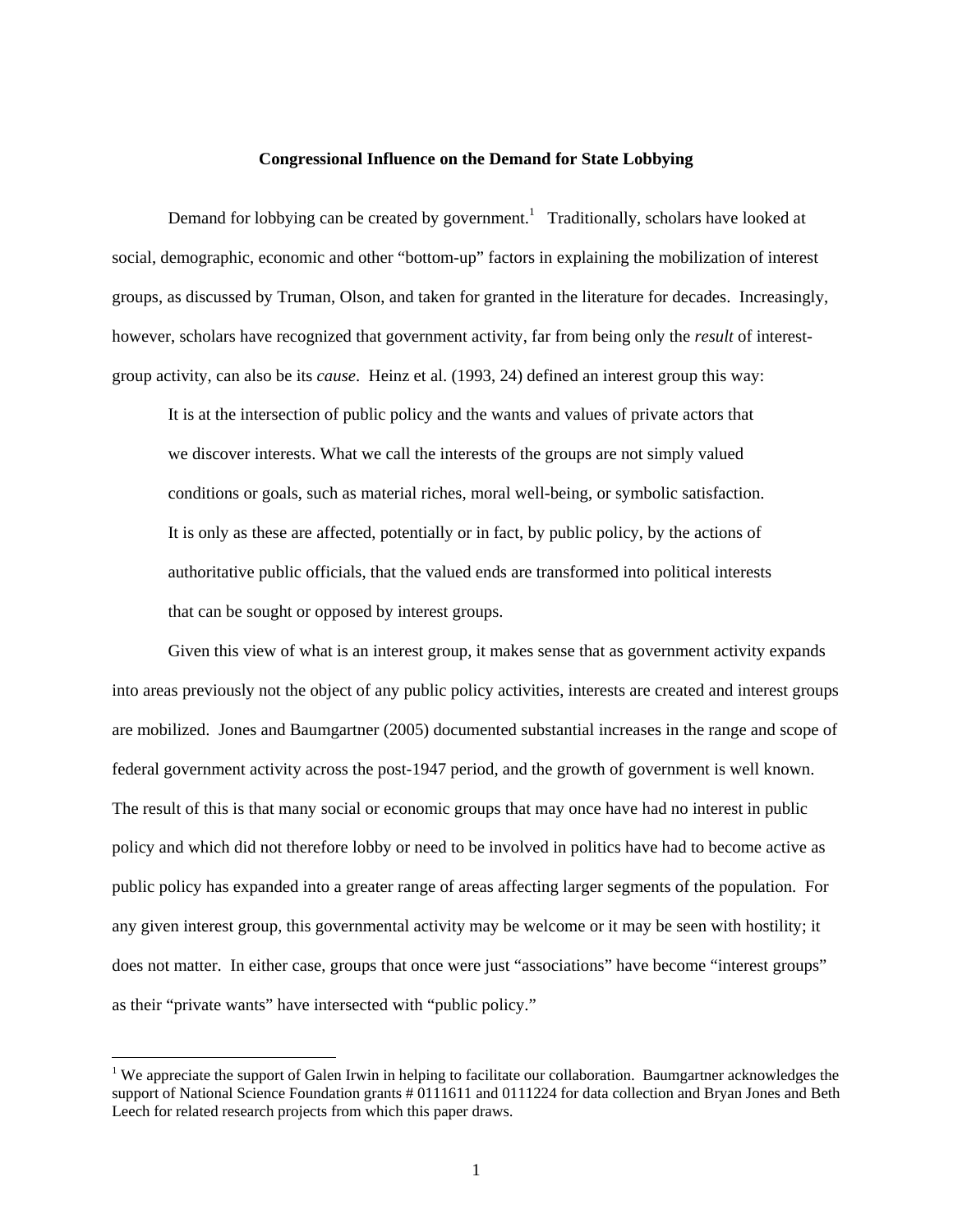The responses of social groups to the increased scope of public policy can be seen in many ways. Long-term social mobilization is apparent as there are thousands more interest groups now at the federal and state levels than there were in the 1950s. The "interest-group explosion" noted by Berry and others was mostly a social phenomenon, to be sure (that is, it stemmed originally more from social movements and economic diversity than from government "pull" factors). However, once established, the new social programs created in the Great Society generated the need for continued group activity as groups sought to monitor the continued functioning of these programs, and to influence their future direction. So we can see a long-term link between public policy and group mobilization. A shorter-term component is also apparent. Leech et al. (2005) noted that Congressional hearings were systematically related to the number of groups registering to lobby at the federal level, after controlling for economic and other factors expected to explain the mobilization of groups. This analysis was based on patterns of group registration across 74 issue-areas in repeated six-month time periods. During those periods when there were more Congressional hearings, more groups were mobilized. Policy activity stimulates lobbying; the relationship is clearly multi-directional, but this study showed clear mobilization effects on lobbying communities of government action in a given issue area.

Our focus here is on still another aspect of this process—the mobilization of groups at the *state level* in response to policy activities at the *federal level*. In a manner parallel to that of Leech et al., and using similar data and methodological approach, we find that federal government activities lead to the mobilization of groups in those same issue-areas in the states in the following time period. As in the Leech et al. analysis we include appropriate controls for potentially confounding factors such as the growth in state-level economic activity, taking advantage of Gray and Lowery's previously established Energy-Stability-Area (ESA) model and adding the new federal hearings data to their model, so we are confident that we have controlled for appropriate baseline conditions to assess the *additional impact* of Congressional hearings on state interest-group mobilization. We also note an indirect effect in addition to the direct one. This is because federal policy activity leads not only to subsequent group mobilization at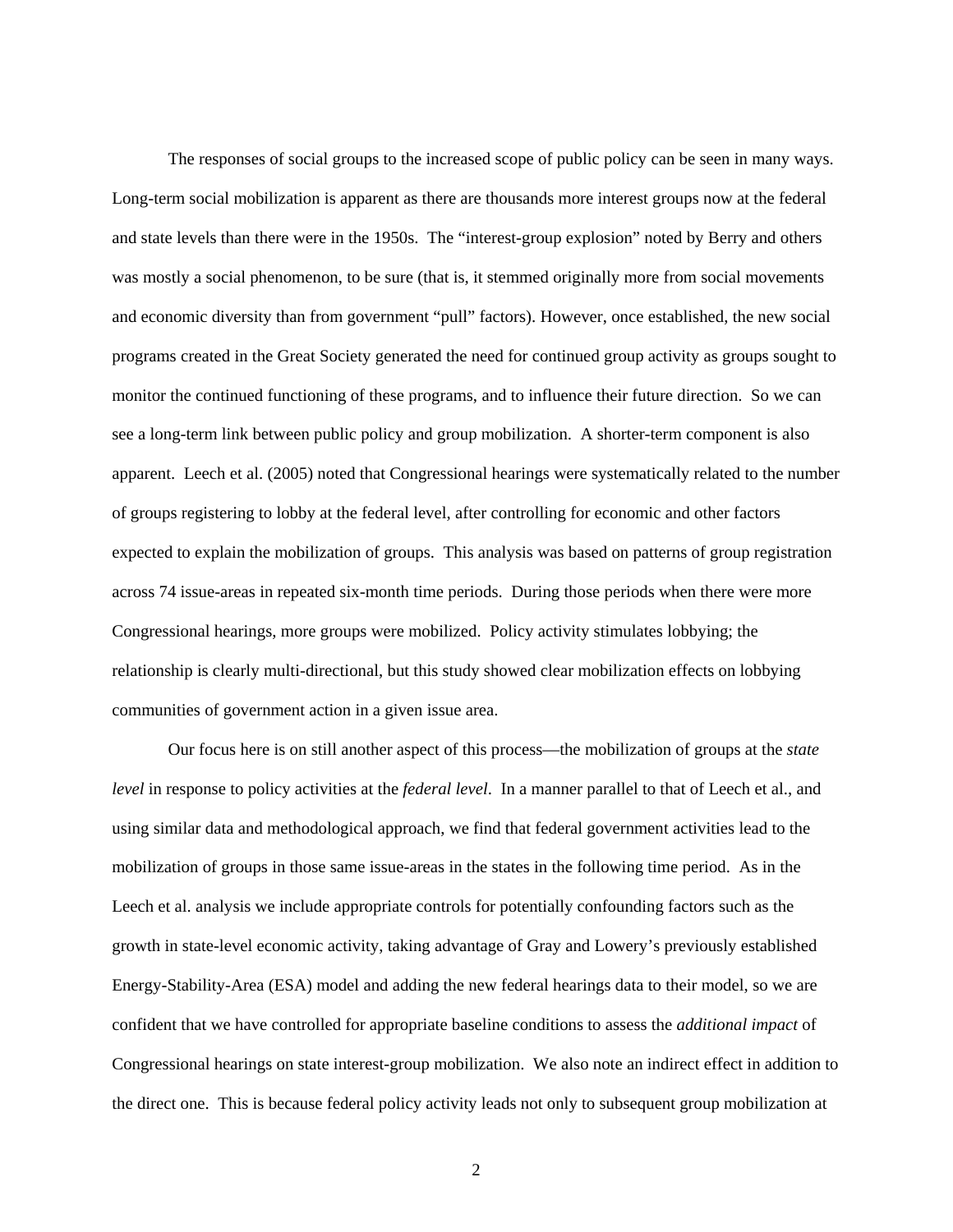the state level (the direct effect) but also to increased legislative activity in the states as well. Of course groups will mobilize even further in response to new policy initiatives at the state level, so this indirect effect further reinforces our findings about the importance of federal policy activism in generating statelevel interest-group mobilization. In all, we add further evidence to a growing body of literature about the myriad ways in which government action affects, and is not only caused by, interest-group mobilization.

Our empirical approach is simple, as we build on previously conducted research at both the state and federal levels. Leech et al. (2005) examined how hearings activity in Congress influences the lobbying activities of Washington interest organizations. Similarly, Gray et al. (2005) showed how the size of state legislative agendas, as measured by bill introductions, influence state lobby registrations. While using quite different measures, both studies find that legislative activity promotes lobbying activity. We examine how national legislative activity influences the demand for lobbying at the state level by introducing the Congressional hearings data from the Policy Agendas Project (www.policyagendas.org) into the model of state lobbying registrations used by Gray and colleagues (2005). We first discuss several distinct reasons why such a link might be expected and consider several different forms it might take. We also discuss several reasons why such a relationship might not be evident. We then introduce the model of state level lobby registrations using 1999 measures of the density of organized interests and a measure of Congressional hearings activity over several years. Several versions of the enhanced pooled state- interest guild model are then tested to isolate the nature of the linkage between Congressional activity and state lobbying. We conclude the analysis by considering further questions about and future analyses of cross-level linkages of state and national interest systems.

#### **National Influence on State Lobbying**

 Let us start with the *null hypothesis* that Congressional activity and lobbying in the states may well be unrelated to each other. It is true that we have seen a growing nationalization of state lobbying communities in the sense that they are all now increasingly responding in the same manner to a common set of predictor variables (Lowery and Gray 1994a). And scholars have noted the significant role of state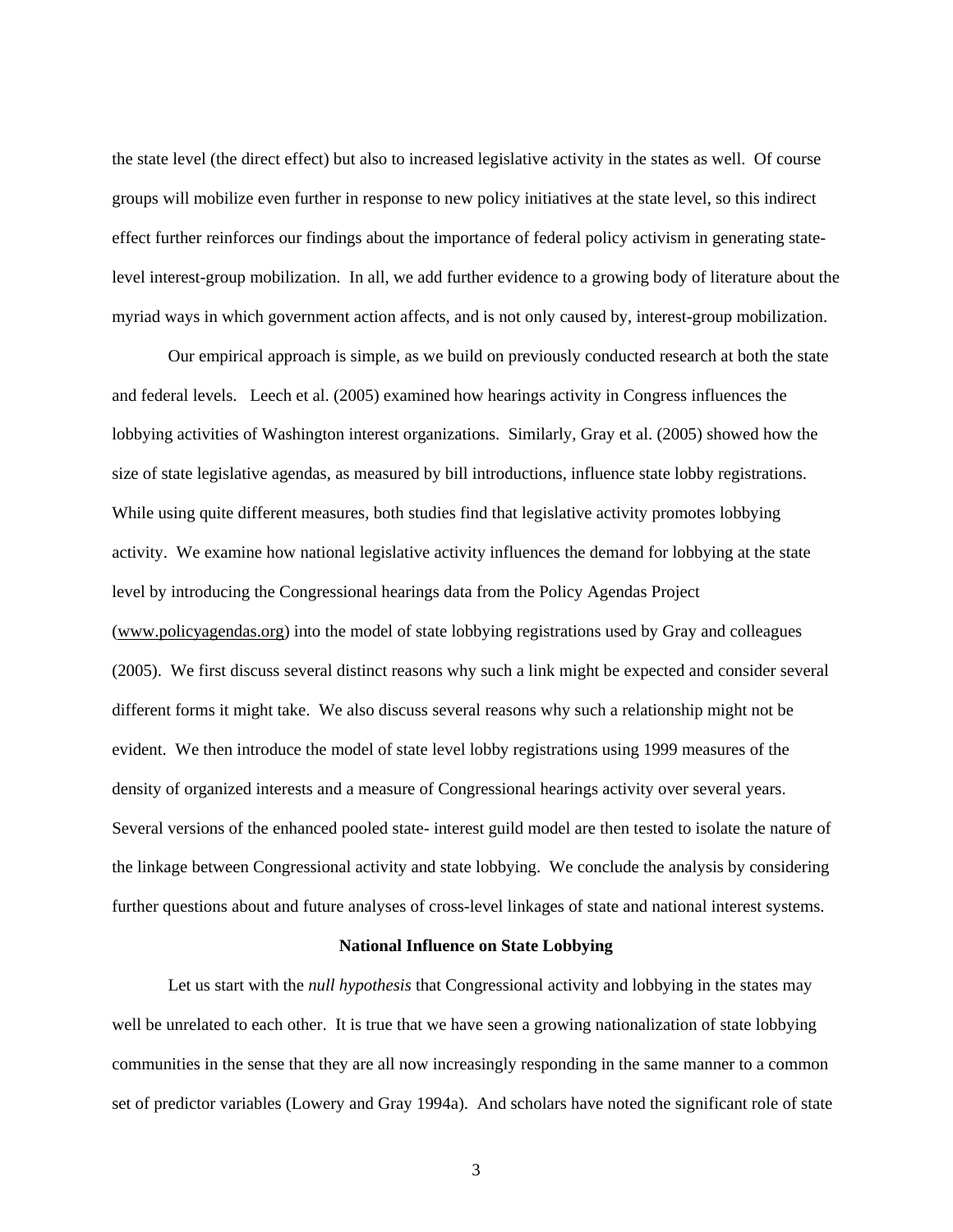affiliates of national federations in linking of state and national interest systems (Thomas and Hrebenar 1992; Skocpol, Abend-Wein, Howard, and Lehmann 1993). Yet, despite these observations, state interest communities remain extremely parochial in the sense of being dominated by local rather than national or regional organizations. The vast majority of lobbying organizations are registered in only one state (Wolak, Newmark, McNoldy, Lowery, and Gray 2002). Accordingly, we might well expect that they would be attentive to issues in their home states and not those attracting the attention of Congress.

Even more broadly, it is not clear that state and national policy agendas are so tightly linked. Indeed, we know that state policy agendas vary to a considerable degree (Gray et al. 2005), something that would not be true if all uniformly reflected a national pattern of policy attention. Despite ever more rapid diffusion of innovations, not all states focus on the same issues at the same time. But even if state agendas moved in a common lockstep with Congress in their attention to some issues, much of what attracts the attention of state legislators may well not be what concerns their national counterparts. This would be especially true for a number of issues that are mainly influenced by national or state legislatures. While not part of our analysis, for example, it would seem unlikely that Congressional attention to nuclear proliferation policy would stimulate a great deal of lobbying on this topic in the states – foreign policy concerns would not diffuse so readily. And last, given Baumgartner and Jones' (1993) punctuated equilibrium model, legislative agendas are quite sticky, changing only periodically and with some difficulty. If so, then it is not clear that state policy agendas would respond in anything close to a contemporaneous manner to activity at the national level. In sum, there are plenty of reasons to not expect to find a strong relationship between Congressional activity and state lobbying.

 On many issues, however, state and national attention to issues are hardly segmented in a classic layer cake fashion (Grodzins 1966). Many presumptively state issues – including heath maintenance organizations (HMOs), the death penalty, abortion, regulating the definition of marriage, and even the fate of Terry Schiavo – have been the focus of Congressional attention. Federal actions or inactions on all of these issues take place alongside independent state activity. For others, such as the Defense of Marriage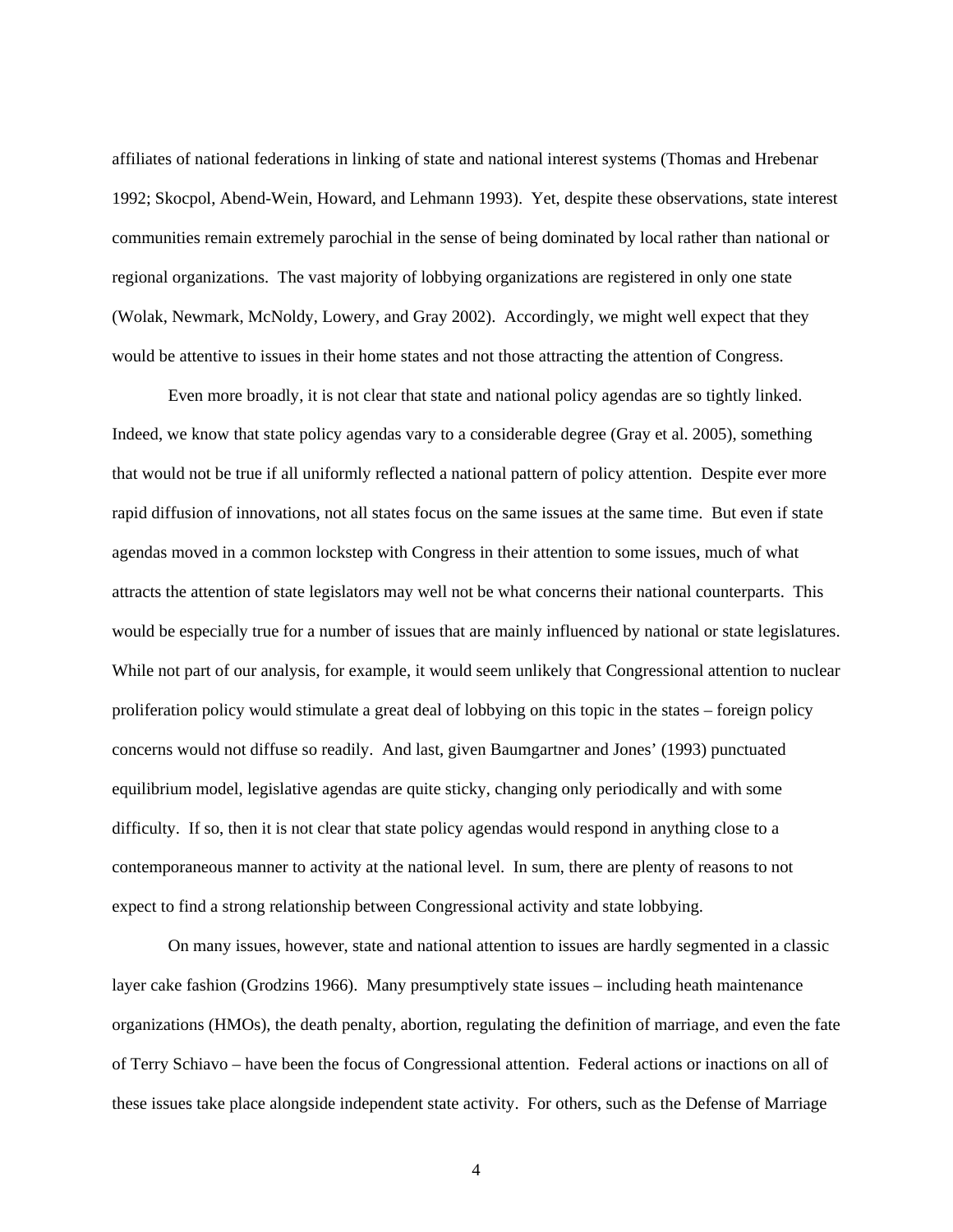Act of 1996, initial federal activity seems to have stimulated subsequent state legislation. And still other national laws, such as the No Child Left Behind Act of 2001 or the Personal Responsibility and Work Opportunity Act of 1996, seem to reverberate through the halls of state capitols in the years following their passage as states are left to struggle with their many intended and often unintended consequences. All of these subsequent state actions were associated with the mobilization of organized interests, a mobilization process kick-started by some federal activity. Yet, if federal legislative activity and state government lobbying are connected to each other, it also seems that such linkages might come in several different forms beyond the simple federal cause and state effect suggested here.

The first is a simple *contemporaneous effect* with both levels of government and their systems of organized interests struggling simultaneously with a common policy disturbance. In this view, lobbying activity and legislative agendas at all levels reflect less each other than real policy issues facing society. Truman (1951, 511), of course, identified the locus of mobilization in disturbances in society. Organized interests engage in political activity to secure redress on these disturbances. More to the point, it is not obvious that organized interests seek such redress at different levels of government in a purely sequential fashion. Moreover, they are not the only political actors with such incentives. Legislative entrepreneurs at all levels of government have powerful incentives to monitor their constituents' concerns (Wawro 2000). Political parties at all levels too win elections by finding issues on which to campaign (Macdonald and Rabinowitz 2001). If legislators, parties, and organized interests at all governmental levels respond swiftly to the same disturbances in society, then we should see the volume of lobbying activity, or the density of organized interests, and the content of legislative agendas at both the national and the state level changing in a contemporaneous and non-causal manner reflecting the public's concerns.

A second possible form of linkage is as a *substitution effect*. In this case, policies are pursued in different venues provided by our federal structure of government in a sequential fashion. This idea was noted by Truman (1951: 323) and further developed by Morton Grodzins (1966), who argued that the federal systems can be viewed as a structure with many cracks. Patterns of influence impeded at one

5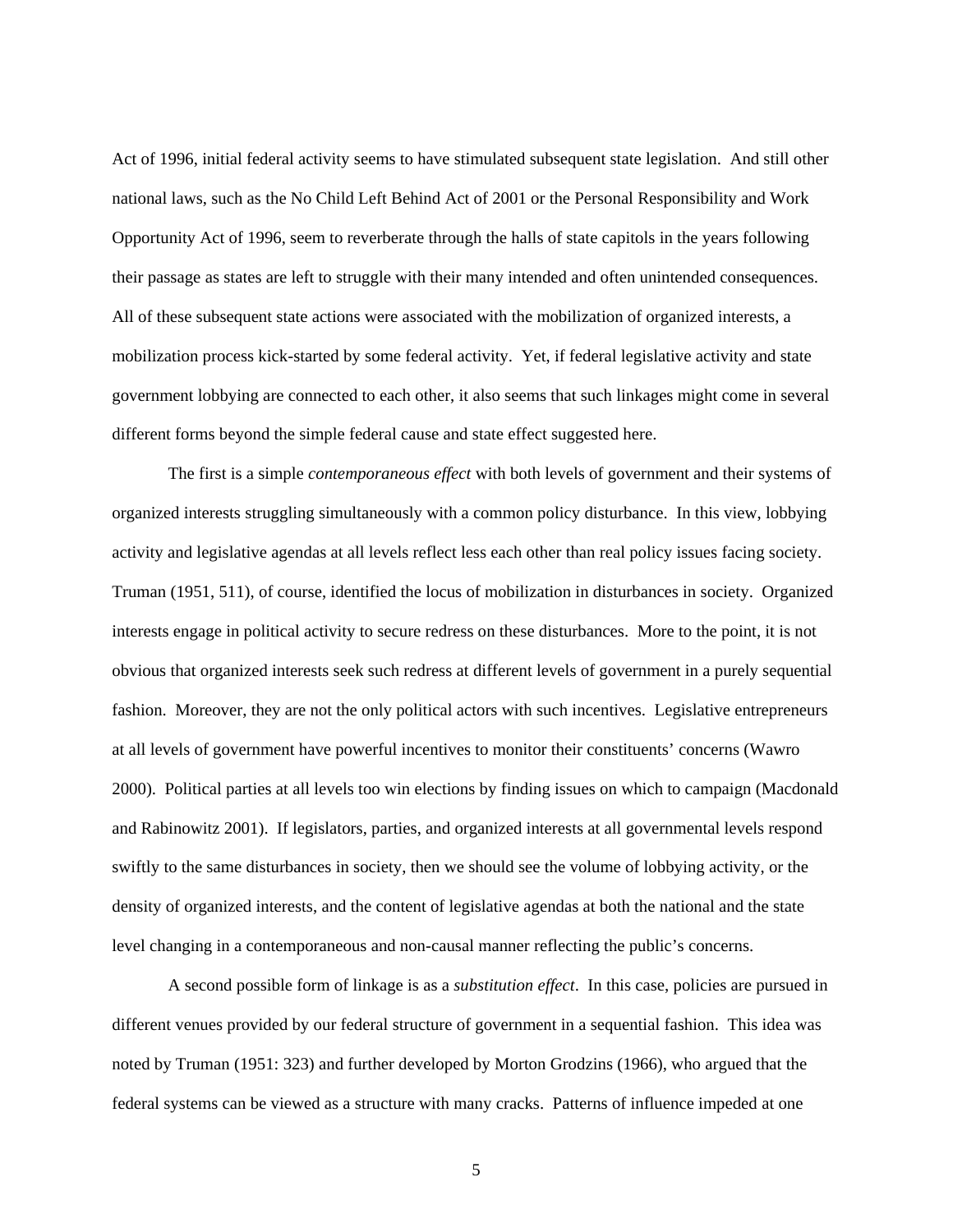level may find opportunities for influence at another. Indeed, state officials often frame their attention to problems as a consequence of federal inaction.<sup>2</sup> Thus, in justifying his state's more rigorous than average environmental laws, former California Governor Gray Davis (2002) noted that, "The federal government and Congress, by failing to ratify the Kyoto treaty on global warming, have missed their opportunity to do the right thing. So it is left to California, the nation's most populous state and the world's fifth largest economy, to take the lead." But perhaps an even better example of such a relationship concerns health care policy. Following the 1994 failure of President's Clinton's comprehensive health care proposal, federal attention to health care seemed at an impasse. Congress seemed unable to address even less comprehensive health care issues, such as growing criticism of HMOs or the rising cost of prescription drugs.<sup>3</sup> Scholars such as West, Heith, and Goodwin (1996) and Weissert and Weissert (2002) and journalists such as Johnson and Broder (1996) assigned primary blame for the Clinton fiasco and much of the next decade's stalemate to powerful interests representing the health care industry. As a result of this stalemate, however, the states paid increasing attention to health care policy. Following the demise of the Clinton proposal, many acted by the late 1990s to provide their own prescription drug programs (Gray, Lowery, and Godwin 2007a), to adopt a number of new and rigorous regulations of HMOs that went beyond largely symbolic adoption of a "Patient's Bill of Rights" (Gray, Lowery, and Godwin 2007b), and to take a number of partial (if usually faltering) steps toward the provision of comprehensive health care to their citizens (Gray, Lowery, Godwin, and Monogan 2005). Whether as a cause or effect of all of this state attention to health care policy, organized interests rapidly shifted their attention from Congress to state capitols. Indeed, the health interest sector or guild in the states grew more rapidly than any other during the 1990s (Lowery, Gray, and Fellowes 2005). The key point, however, is that we might well

<sup>2</sup> Another and harsher form of substitution is *preemption* – when federal action essentially precludes state action on an issue. A good health care example occurred in 1974 when Congress enacted the Employee Retirement Income Security Act, which preempts state laws that "relate to" employee benefit programs (including health plans) unless such laws are part of the traditional state function of regulating insurance. We do not examine this form of substitution further since it does not occur all that frequently, concentrating instead on political inaction.

 $3$  Action on the latter was taken in the Medicare Prescription Drug, Improvement and Modernization Act of 2003.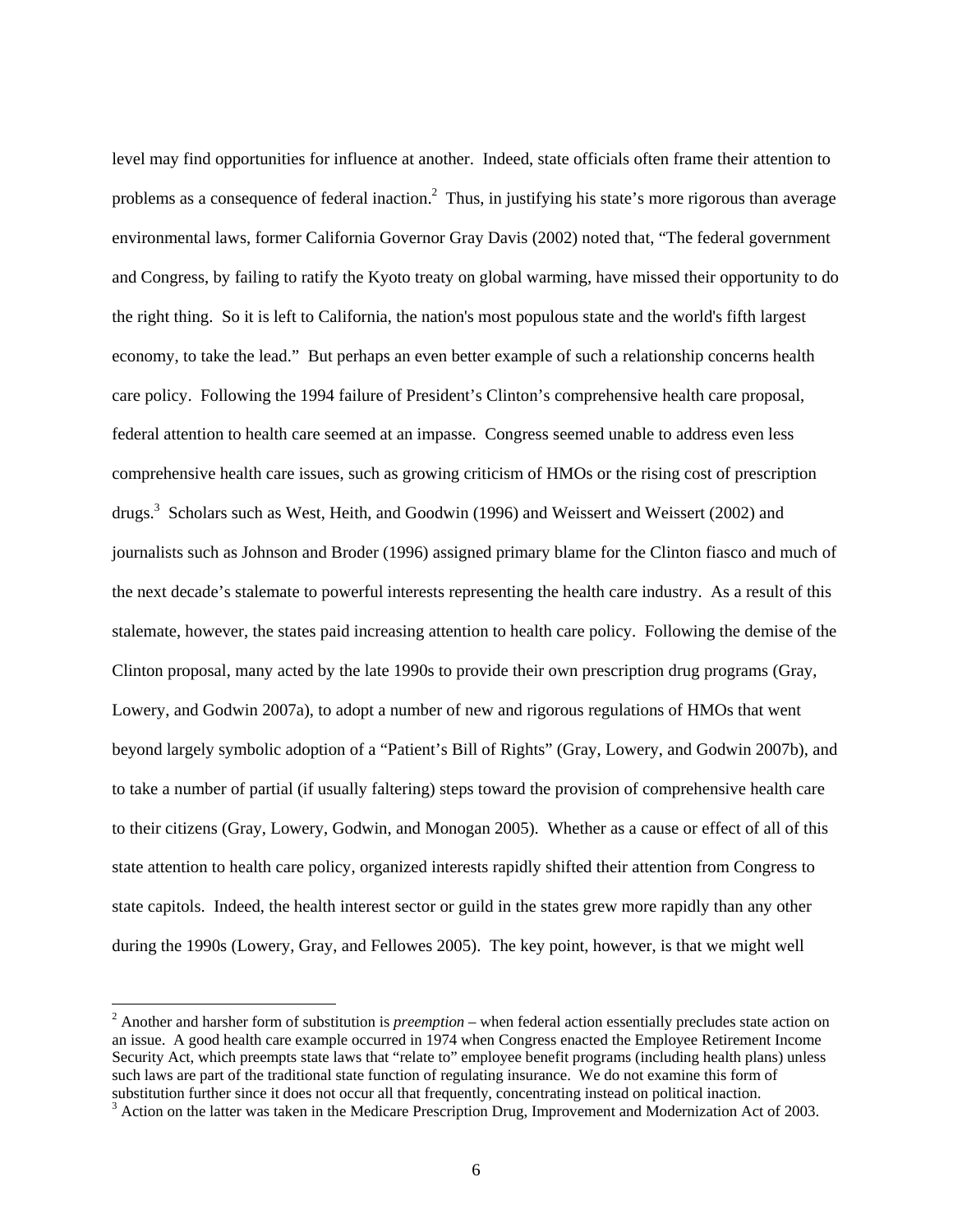expect a *lack* of Congressional activity on an issue to stimulate state-level attention to it on the part of either state officials and/or state interest organizations.

 A third and we think more typical relationship between Congressional legislative activity and the mobilization of state lobbying is a *stimulation effect* reflecting many of the examples we noted earlier. That is, Congressional activity at time one leads to state lobbying activity at a later time. But here too there is more than one manner in which such a causal relationship might find expression. The first is an *indirect stimulation effect* whereby Congressional activity promotes state legislative activity, which in turn stimulates lobbying activity in the states. Congressional activity will necessarily stimulate state law making in those situations, such as the "No Child Left Behind Act," where federal acts have significant consequences for state laws and regulations. In other cases, such a linkage may better reflect a diffusion of legislative entrepreneurship, where state legislators see that there is electoral hay to be made in following a path already trail-blazed by a member of Congress. But in both cases, state interest organizations would be responding indirectly to Congressional activity through the more immediate stimulant provided by the prospect of state legislation passing or failing.<sup>4</sup> A more intriguing and perhaps less expected possibility is that Congressional legislative activity has a *direct stimulation effect* on state lobbying. Indeed, activity at the national level may stimulate mobilization of state interest organizations in a number of different ways. First, in line with Richard Nathan's cyclical theory of federalism, $5$ interests adversely affected by legislative proposals under consideration at the federal level may mobilize in the states to protect themselves, particularly if they have stronger representation in a given state than in national politics. Similarly, those encouraged by the emergence of an issue at the federal level may decide that the time is ripe to push for similar actions in their state. So legislative activity at the federal

 $4$  We should also note that such an indirect effect is also possible in the substitution form of linkage.

<sup>&</sup>lt;sup>5</sup> Nathan argued that when society as a whole favors governmental action in a new field or of a new kind, proponents will find it more efficient to concentrate their energy on achieving policy change at the center. But when there is diminished support for governmental action in the society, i.e., during conservative periods, proponents are likely to be most successful in those states where there happens, for whatever reason, to be support for such action. Thus states will move into policy areas as the national government moves out or does not take initiative.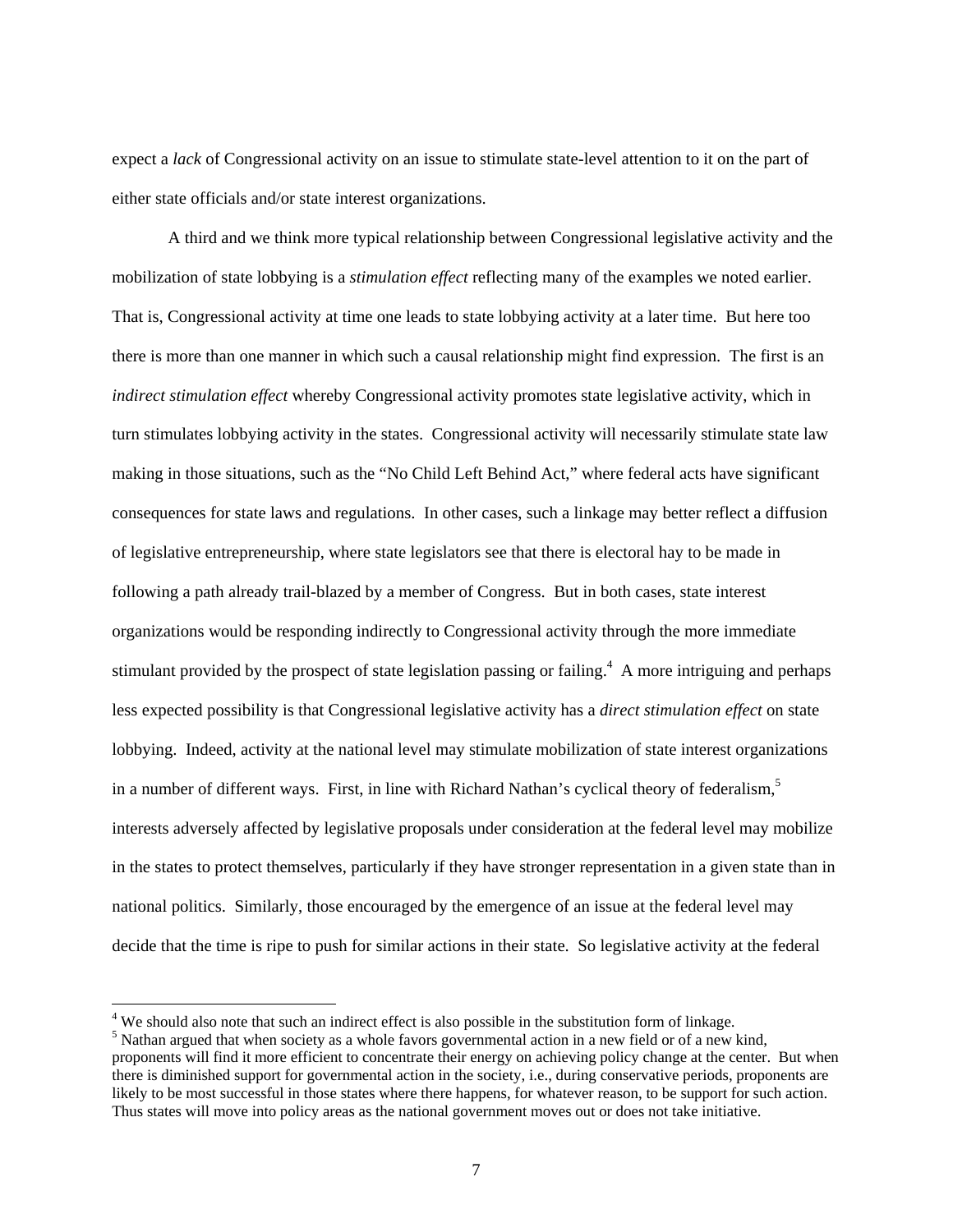level may have a direct and relatively rapid effect on the mobilization of interests at the state level. Leech et al. (2005) already showed that the level of Congressional activity in a policy area generated more subsequent lobby registrations in Congress; here we ask if the same effects might also extent to the states. As in the national case studied by Leech and colleagues, the mobilization may be both proactive, as those who are pleased to see the activity and push for more, as well as counter-active, as those whose interests are threatened by the legislative initiatives mobilize to protect themselves.

# **Exploring the Linkage**

#### **Data and Operationalizations**

 $\overline{a}$ 

Our analysis builds on Gray et al.'s (2005) test of the Energy-Stability-Area (ESA) model of interest system density using a pooled model with interest guilds and 50 states. Their dependent variable – the main focus of our analysis – was lobbying activity as measured by state lobby registrations across 15 interest guilds in 1997.<sup>6</sup> We measure interest activity with the density of lobby registrations by interest guilds in 1999. The lobby registration data have been described more fully elsewhere (Gray and Lowery 2001).<sup>7</sup> Not all of the registration data discussed in that earlier study could be used in the Gray et al. (2005) analysis. Of the 26 categories of interest guilds in the population, Gray et al. (2005) excluded several smaller guilds or economic sectors because they could not be readily linked to a guild-specific component of GSP, their measure of the area or supply term of the ESA model. $8$  In the end, they analyzed 16 interest guilds representing banking-finance, construction, communications, hotels and

<sup>&</sup>lt;sup>6</sup> Previous work indicates that the stringency of state lobbying registration requirements has little impact on the density (Lowery and Gray 1997; 1994b) and diversity (Gray and Lowery 1998) of state interest communities.  $\frac{1}{2}$  Briefly, lobby registration lists were gathered by mail or web page from state agencies responsible for their maintenance. After purging the lists of state agencies in states requiring their registration, organizations registered to lobby – rather than individual lobbyists – were coded by organizational type (membership group, institution, or association) and interest content (26 guilds of substantive interests) using directories of organizations and associations and the web pages of individual organizations. A second coder then examined the coding assignments with discrepancies resolved via discussion between the two coders. Only 1.58 percent of the 35,928 organizational lobby registrations in 1997 and a similar number in 1999 could not be coded by type or substantive interest. <sup>8</sup> These included the organizations in the military/veterans, good government, tax, environment, religion, women's issues, and civil rights guilds. Similarly, the small business and the services-of-business guilds were excluded because of their extreme issue diversity, which made it difficult to identify their discrete interests in the bills being considered by state legislatures. Second, the small police/fire guild was combined with the local government guild.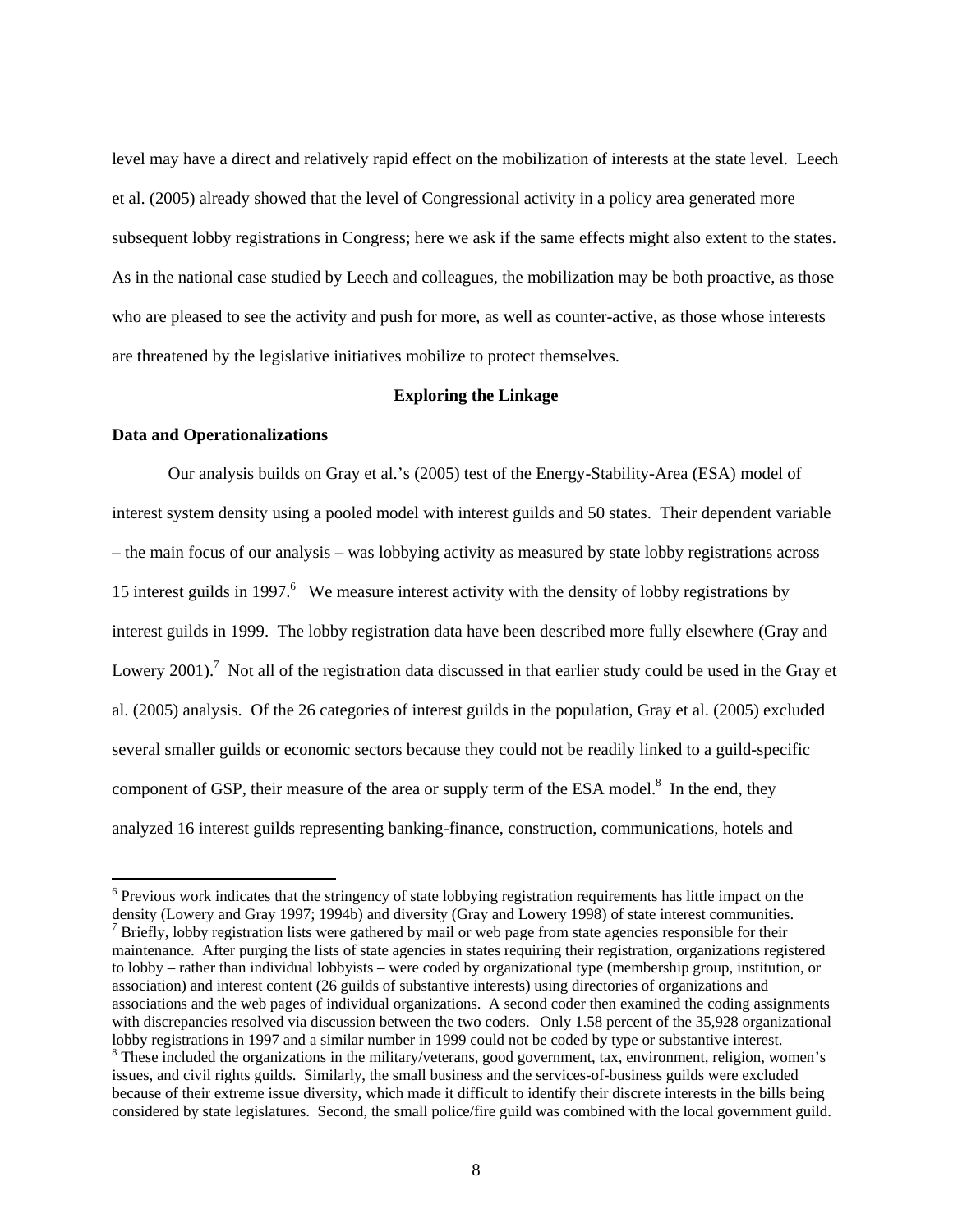restaurants, agriculture, manufacturing, legal, transportation, insurance, health, utilities, natural resources, education, local government, welfare, and sports and recreation representing 76.09 percent of registrants. Four additional guilds are dropped from our analysis (manufacturing, hotels and restaurants, sports, and construction) because they could not be readily matched with an exclusive set of the Congressional hearings data, which we discuss further below. In the end, our pooled analysis examines 12 interest guilds with a total of 22,686 lobby registrations or 61.38 percent of state lobbying communities in 1999.<sup>9</sup>

 The key independent variables beyond the hearings measures are the area and energy terms of the ESA model (Lowery and Gray 1995). As the potential membership of an interest guild increases, it is expected to support a larger number of lobby registrations. But this relationship is also expected to be curvilinear or density dependent with the rate of growth of lobby registrations in response to increases in the size of the potential membership of a guild expected to slow as the size of the potential membership becomes larger.<sup>10</sup> Gray and Lowery have used a variety of measures in polynomial specifications to test the density dependent impact of variations in the size of the potential membership of guilds across states.<sup>11</sup> All produce similar findings with the choice among them largely dependent on the availability of data at different levels of aggregation. In this analysis, we need to assess the relationship between the size of the potential membership of guilds and lobby registrations across states and guilds. We opt, therefore, for an intermediate measure of the size of the potential membership of the interest guilds: the 1997 gross state product (GSP) generated by each guild in each state.<sup>12</sup> Guild-specific GSP is included in a polynomial specification with its nominal value expected to have a positive association with

<sup>&</sup>lt;sup>9</sup> Interest organizations frequently move on and off state lobby registration rolls as specific issues wax and wane (Gray and Lowery 1995a). For example, 17.35 percent of the interest organizations registered to lobby in the states in 1997 were not registered in 1998. Of those registered in 1998, 27.48 percent were not registered in 1997. Thus, there is considerable churning in state interest systems (Anderson, Lowery, Gray, and Newmark 2005).<br><sup>10</sup> Lowery and Gray (2001) report that density dependence results roughly equally from the depression of the birth

rates of new registrations and the enhancement of death rates of older organizations in crowded interest systems.  $11$  These include very narrow indicators that are highly specific to each guild (Lowery and Gray 1995), intermediate measures such as the number of firms associated with each guild (Lowery, Gray, and Fellowes 2005), and highly aggregated measures such as total GSP in a state (Lowery and Gray 1998).

 $12$  Guild-specific GSP is strongly correlated with the number of firms in a state associated with the guilds' interests (Lowery, Gray, and Fellowes 2005), another intermediate measure of the area term of the ESA model.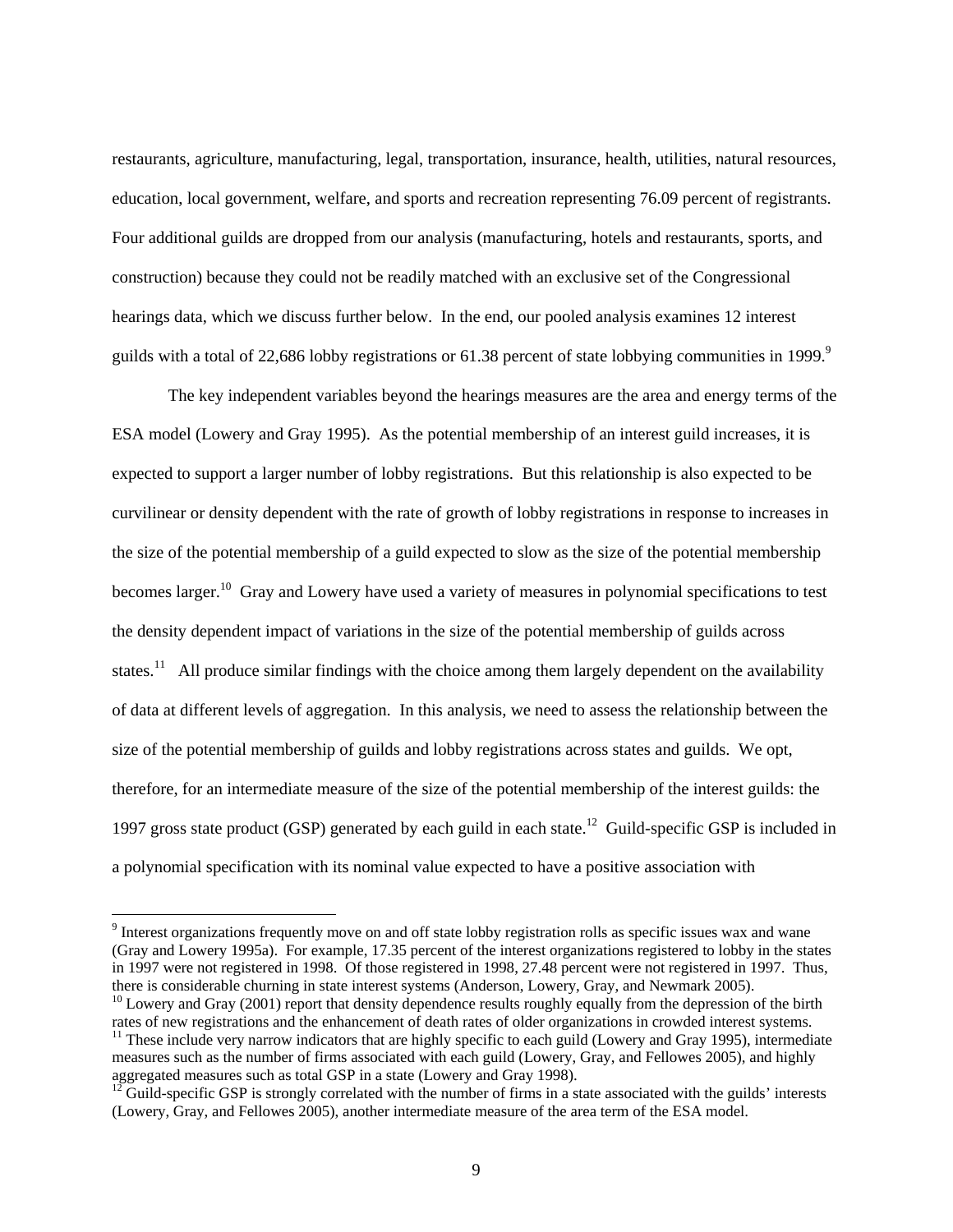registrations and its squared value expected to generate a negative coefficient.

 $\overline{a}$ 

 Lowery and Gray (1995) use two measures of the energy underlying the mobilization of state interest organizations. The first is *interest uncertainty*. As party competition increases, the likelihood of sudden policy change increases. This uncertainty should encourage both those favored by current policy as well as those disadvantaged by the status quo to engage in political activity. Lowery and Gray tap interest uncertainty with a folded Ranney index of party competition. We measure party competition with a folded Ranney index for the 1995-1998 period (with the values of non-partisan Nebraska as the average of the values of its neighbors). Since this measure is inversely coded, negative coefficients indicate that party competition promotes mobilization. Lowery and Gray's (1995) second energy term concerns *constituent interest*, the specific concerns of a guild that are its focus for lobbying. This measure builds on the strategy originally pioneered by Bowling and Ferguson (2001), measuring constituent interest by the size of the issue agenda of concern to each guild by the number of bills considered in state legislatures in 1999 tapping issues of concern to it.<sup>13</sup> The bill count data was collected from the "State Full Text of Bills" database on Nexis Academic Universe.<sup>14</sup> In most cases, we used their search terms to code the number of times that a state bill was considered with content germane to each guild's interests.<sup>15</sup> In some

 $13$  Several measures of state agendas were considered. Ferguson (1996) measured the governor's legislative agenda in all 50 states through a content analysis of the 1994 "state of the state" speeches. Fording, Woods, and Prince (2002) analyzed thirty-seven 1999 "state of the state" speeches, identifying nine different policy initiatives pursued by governors. Perhaps the measure best matching our needs is Gerald Wright's collection of roll call data for all 7,424 legislators between 1999-2000 (Wright and Windburn 2002). While each of these measures of legislative agendas has virtues, our analysis requires a measure of legislative activity in many different issue areas, a level of specificity that is not reached by extant measures. Further, we required a measure of the entire state legislative agenda, and not only bills of high priority to governors or those with roll calls. Given that we spend a considerable part of this analysis considering contemporaneous and lagged effects of the hearings variable, some might ask about the exclusively contemporaneous inclusion of the bill count data in the ESA model as our measure of agenda size. However, Lowery, Gray, and Fellowes (2005) fully examined a variety of specifications for the agenda size variable, finding that a simple contemporaneous inclusion clearly proved to be the superior specification. <sup>14</sup> The database is maintained by LexisNexis, a division of Reed Elsevier Inc, and is available at http://www.

nexis.com. The database contains bill text files for all bills considered by each statehouse in a calendar year and provides a separate listing for each revised version of a bill in the database. For example, Alabama House Bill 175, which appropriated \$4,564,831 to the Department of Public Health in 1997, was listed five times in the database: one entry was the introductory version, three were revisions, and the fifth was the enacted bill. Each bill is assigned a set of subject codes at the time of consideration.

<sup>&</sup>lt;sup>15</sup> Alternative coding modes were considered, including keyword text searches and bill summary searches. But these were deemed to be infeasible or unreliable because of database limitations.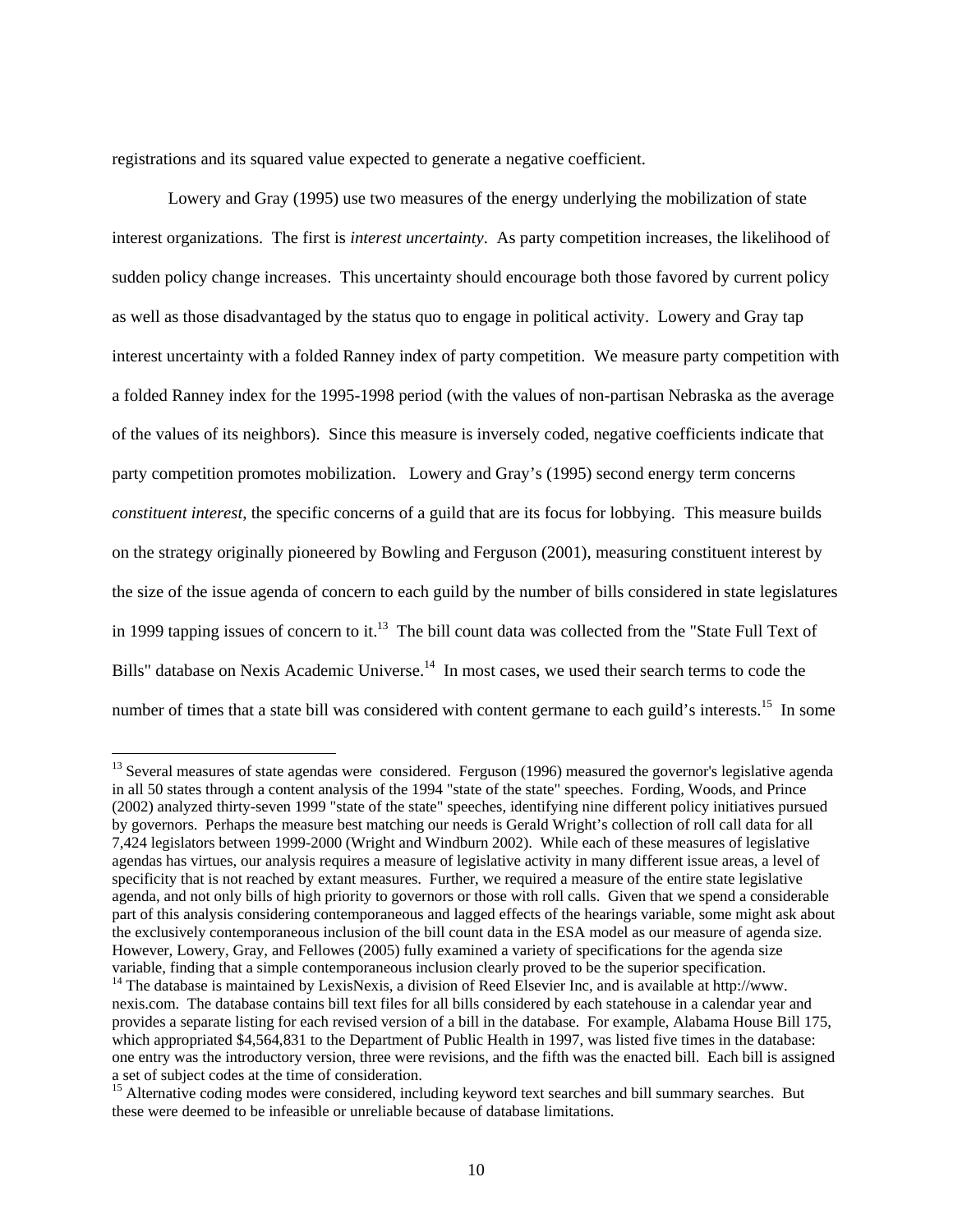cases, however, additional subject search terms were created when the provided search terms did not include a term corresponding with our guild topics. The finance guild, for example, includes both banks and real estate organizations. In such cases, multiple search terms were employed tap this diversity.<sup>16</sup>

So far, all of the measures were employed by Gray et al. (2005) in their analysis of the demand for state interest organizations. The critical innovation of this analysis is the inclusion of data on Congressional hearings as used by Leech et al. (2005). At the federal level, lobbyists must disclose their activities in each of 74 different policy domains. Leech and colleagues took the numbers of Congressional hearings as compiled in the Policy Agendas Project and matched them with as many of these 74 issue-areas as possible. The Policy Agendas Project categorizes hearings into 226 distinct subtopics, and Leech and colleagues were able to establish fits for about two-thirds of the policy topics, covering 85 percent of the lobbying activity. Here we do the same thing for the state interest guilds as previously identified by Gray et al. (2005). Of the 26 interest guilds identified, corresponding Policy Agendas Project topic and subtopic categories were identified for 19 of these. Appendix 1 shows these correspondences.

To assess the robustness of this enhanced ESA model, we first present OLS results without dummy controls for states or interest guilds. Looking at this simple model is essential, we think, given potential problems of collinearity associated with the use of guild and states dummies. That is, the party

 $16$  The search terms for the 15 guilds were as follows, with the search terms in parentheses: Agriculture (agriculture), Finance (banking, real estate), Communications (media, telecommunications), Construction (construction), Education (education), health (health), Insurance (insurance), Law (legal), Local Government (municipality, public employees, police, fire), Manufacturing (manufacturing), Natural Resources (gas, oil, minerals), Transportation (highways, transit, airports), Utilities (utilities), and Welfare (social services, charities). Two issues concerning our measure of the size of the policy agenda facing each interest guild deserve further comment. First, we do not believe that the search terms provide a comprehensive count of all of the bills the several guilds attend to as they lobby state legislators. Rather, the measure is designed to tap variations in legislative activity across states and across guilds. After reviewing the issue counts, we are quite confident that they tap this variation. States with extensive natural resources, for example, generated much higher bill counts than those without oil, natural gas, or mining industries. Second, as noted earlier, some bills are counted more than once if they were revised as they moved through the legislative process. Rather than a drawback, we view this aspect of the coding scheme as quite appropriate for our purpose. That is, the attention of organized interests should be heightened as bills proceed further on the road toward becoming law. Our coding scheme taps this greater energy. In 1999, the average guild in the average state generated 117.72 bill counts with a standard deviation of 179.41.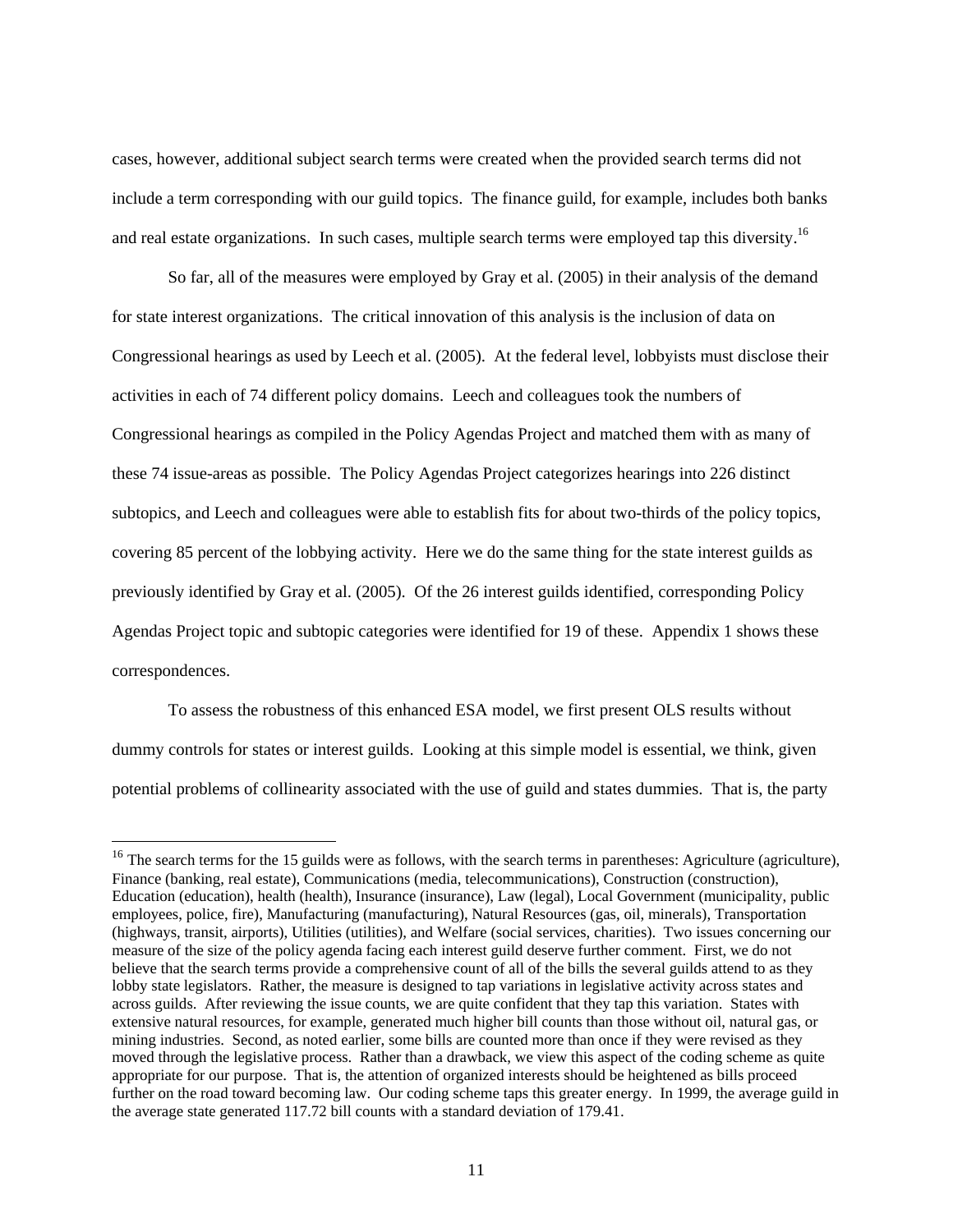competition variable varies only over states, not interest guilds. And the agenda size and hearings measures vary only over states, not guilds. Using dummy controls in these situations, thus, risks rather severe collinearity problems. But we will see that successive introduction of the guild and state dummy controls does not alter the core elements of our findings.

While the main part of our analysis will focus on the direct impact of federal hearings frequency on lobbying registrations in the states, we will also conduct an additional set of tests of the indirect effects of hearings on state lobby registrations through their impact on the size of state legislative agendas. That is, federal hearings activity may lead state legislators to introduce bills on the subjects of the hearings, which would in turn be expected to influence state lobby registrations given the logic of the ESA model. The dependent variable in this second set of tests is agenda size as measured by bill counts, which we have already discussed as one of the energy terms of the ESA model. The key independent variable in this analysis is the Congressional hearings measure, as just discussed. To control for rival explanations of bill introductions, we include a full array of state dummy variables in these models, although we do not report their coefficients. Since the agenda and hearings data vary only over states and not over interest guilds, we do not include in these models dummies for the interest guilds.

# **Findings**

Table 1 presents the baseline and enhanced ESA models without inclusion of dummy controls for states and/or interest guilds. The first model in the table presents a baseline predictor of state lobby registrations without inclusion of the federal policy activities measure. The linear GSP term is, as expected, positive and significant in the baseline ESA model as well as in all of the models including variants of the Congressional hearings measure (including all of the models presented in the tables 2 and 3). Also as expected, the squared GSP estimates are uniformly negative and significant, indicating that density dependence sets in as interest communities become large. Similarly, the party competition estimates are negative and significant, indicating – given inverse coding – that registrations increase with

12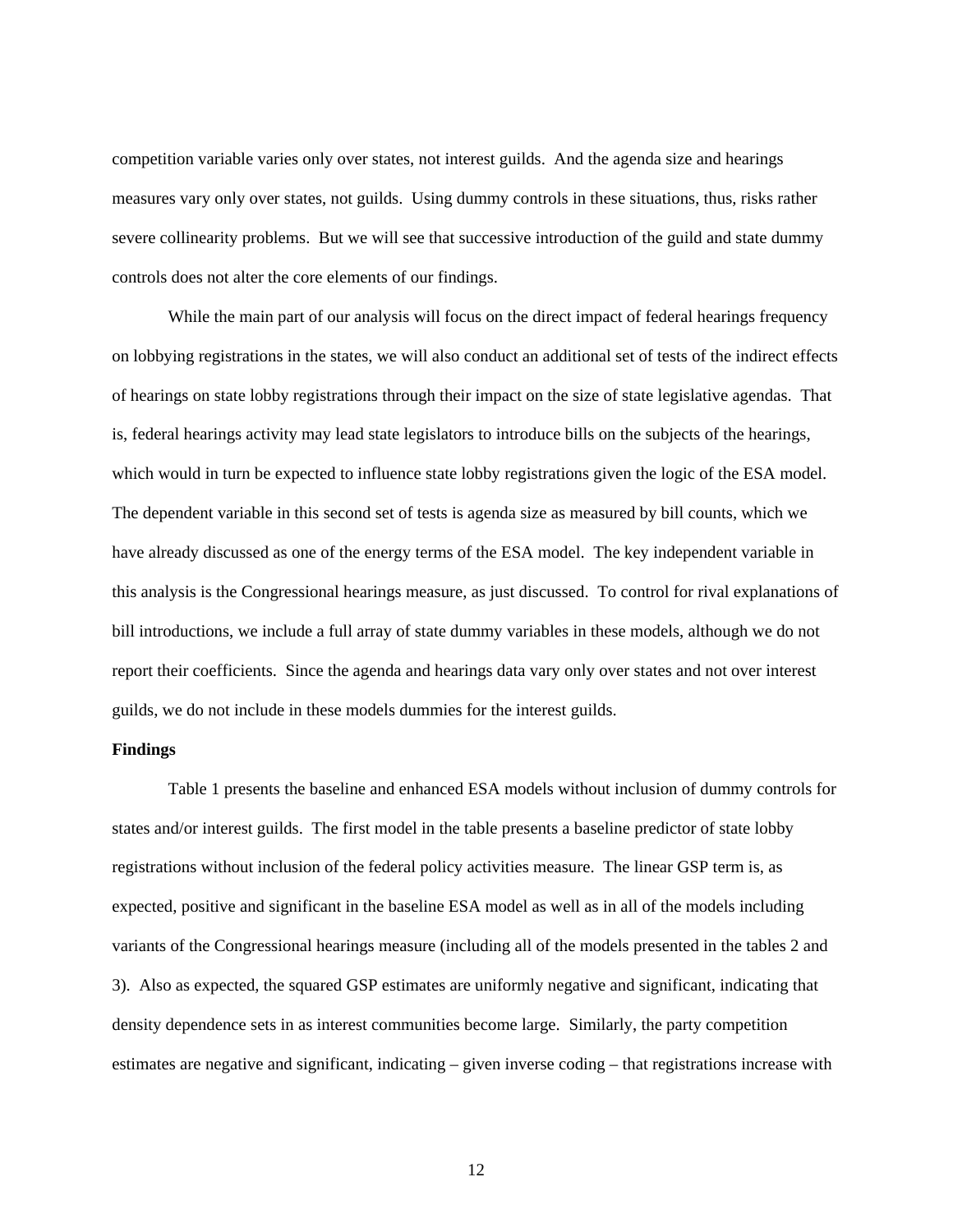competition. And the size of the state policy agenda – as measured by bill counts – generated positive and significant estimates. All of these results are as expected.<sup>17</sup>

# (Insert Table 1 about here)

Model 2 shows the impact of Congressional hearings in 1998 on state lobby registrations in 1999, controlling for the ESA model just explained. All variables in the ESA model retain their significance and the coefficients change only slightly with the inclusion of the new variable. Federal hearings add only modestly to the overall predictive power of the model, but the variable is highly significant. Results suggest that for each additional 10 hearings, about 1.6 additional interest groups would register to lobby in that issue-area in each of the fifty states.

## (Insert Tables 2 and 3 about here)

The results presented in tables 2 and 3 add to the models presented in table 1 naïve controls in the form of n-1 guild dummies (table 2) and both the guild dummies and dummies for the 50 states (table 3). We include these results as a check on the robustness of our simpler specifications in table 1, but with the realization that inclusion of the dummies introduces a considerable level of collinearity in the model. As noted earlier, the state policy agenda and Congressional hearings variables vary only by guild and the party competition variable varies only by states. In broad strokes, however, these results are extremely consistent with those presented in table 1. The ESA (model 1) remains a strong predictor and the federal hearings variable increases substantially both in its substantive impact (increasing from a value of about 0.16 in Table 1 to about 0.56 in Table 3, which includes the most extensive controls) as well as in its statistical significance. These results suggest that there are quite substantial and highly robust effects of Congressional hearings activity on subsequent interest group mobilization in the states. Further, from our analysis of lag structures presented in the Appendix, it is clear that the major direct impact of Congressional attention to issues is in the form of a positive, lagged stimulant for the mobilization of organized interests. Neither the simultaneous model nor the substitution model is borne out by the data.

 $17$  One-tailed tests are used for the ESA model variables given strong prior expectations about them.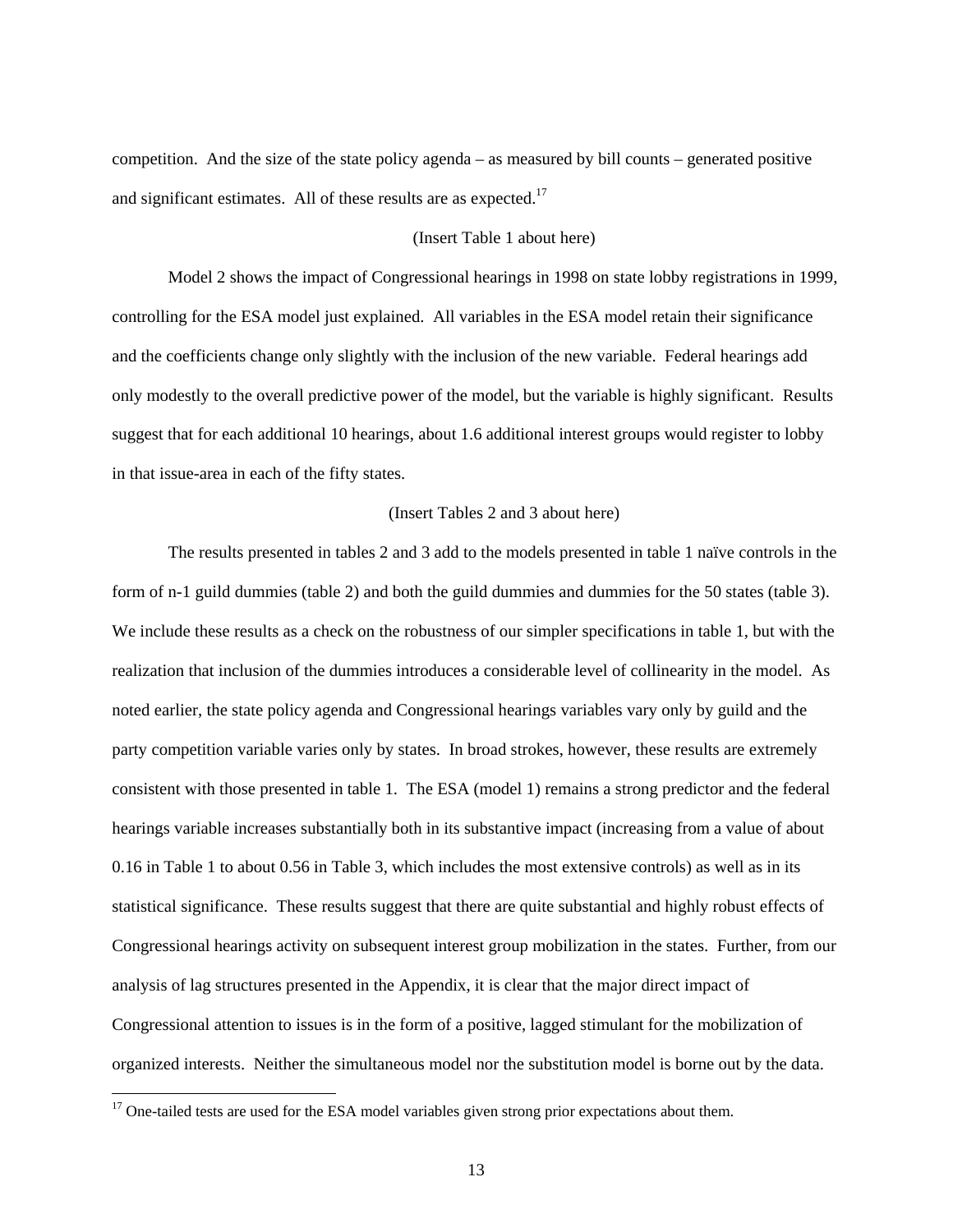#### (Insert Table 4 about here)

We have noted that Congressional hearings may also have an indirect effect on state lobby registrations by stimulating bill introductions in state legislatures, which in turn stimulates registrations in the manner specified by the baseline ESA model. We provide a simple test of this expectation in table 4, which reports the results from regressing federal hearings on our measure of the size of state policy agendas (bill counts) in 1999. This is far from a complete specification. Still, while their estimates are not reported, our specification also included a full set of state dummy variables to control – if in a naïve manner – for other state-level determinants of legislative activity (Gray and Lowery 1995b). The results of the first model provide little evidence of a contemporaneous impact of federal hearings on the size of state agendas. The estimate of the 1999 Congressional hearings is positive, but generates an estimate that is only slightly greater than its standard error. In contrast, the lagged 1998 hearings variable generates a significant positive estimate, indicating that Congressional hearings in one year have a positive influence on state bill introductions in the following year, which then promote lobby registrations.

The results reported for the last three models in table 4 mirror those reported earlier. Again, inclusion of a single two year lag for hearings in model 4 produces a positive estimate. In this case, however, neither the magnitude of the estimate nor its t-value is quite as strong as that reported in model 2 for a more proximate one-year lag. In terms of a single lag, then, the one-year lag is stronger. When more complex lags are examined in models 3 and 5, the one-year lag again generates strong positive estimates. But we also see significant negative estimates for later lags. Again, we have no clear prior expectations about *both* a positive and negative impact of hearings on the size of state policy agendas. But the most likely explanation for this again lies in the vagaries of Congressional attention to issues, with both more long-term inattention to issues and more recent upswings in hearings serving to stimulate state legislative activity. We do not wish, however, to push this explanation of the *secondary* impact of Congressional hearings on state legislative activity too far. Rather, the key point of these findings lies in the *primary* positive and lagged impact of Congressional hearings on state legislative activity.

14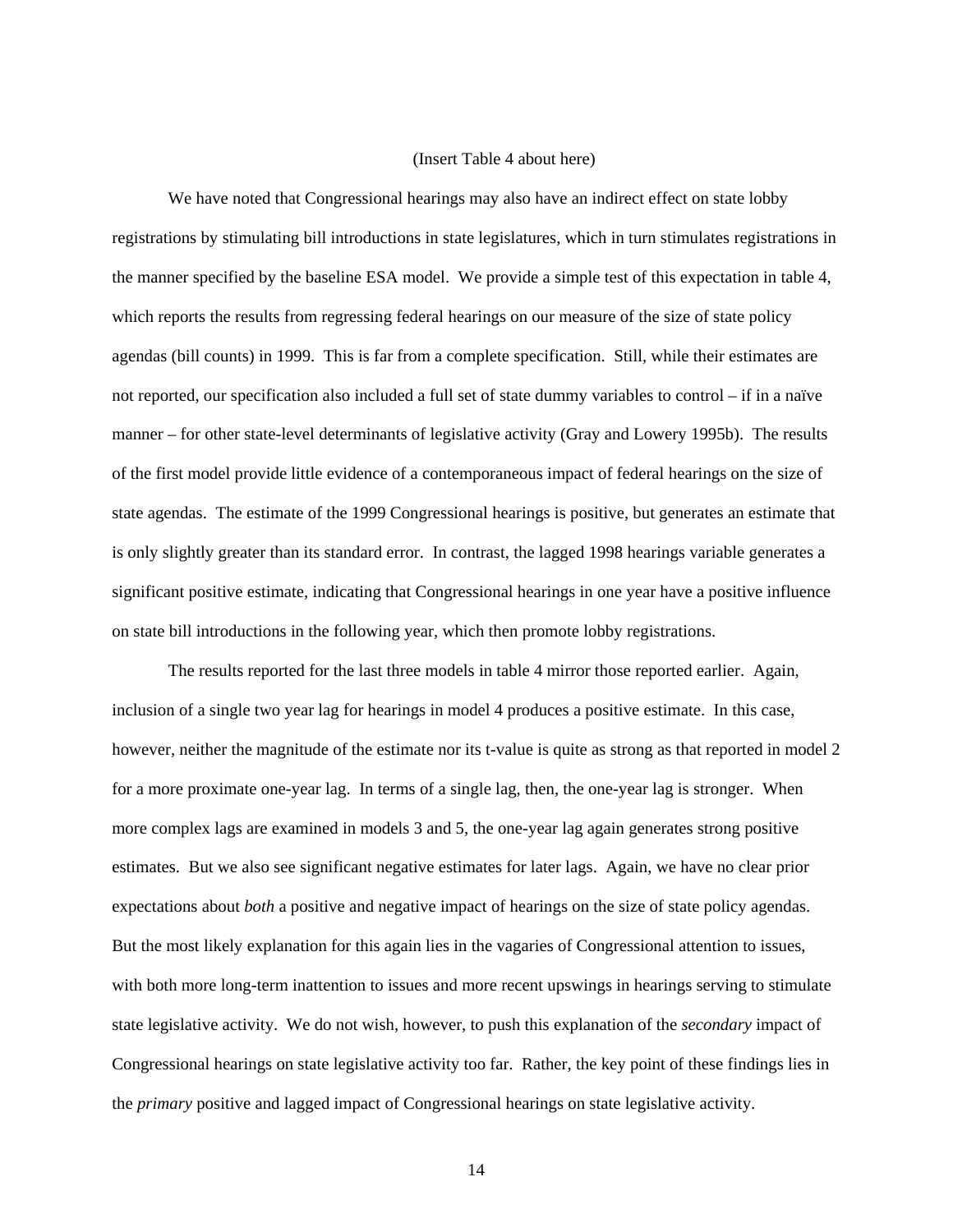### **Conclusion**

Scholars have recently turned their attention to closer analysis of the demand function for interest group lobbying by studying how political activity on the part of organized interests is stimulated by legislative agendas (Leech et al. 2005; Gray et al. 2005). We extended these analyses by examining several ways in which policy agendas at the national- and state-levels might be linked so as to stimulate the mobilization of organized interests in the states. Our results support several conclusions. First, the impact of Congressional activity on policy issues of concern to different interest guilds is primarily positive. Federal activity stimulates lobby registrations in the states. Second, this impact does not seem to be a simple contemporaneous response at both levels of government to common policy problems. Rather, state lobby registrations respond with a one year lag to Congressional hearings. And third, Congressional hearings seem to have both a direct and indirect impact on state lobby registrations. In terms of the direct impact, Congressional attention to issues acts as another form of policy and political energy that – along with the more conventional ESA model's energy variables of party competition and the size of policy agendas – promotes mobilization. But Congressional attention to issues via hearings also has an indirect impact on lobby registrations through its lagged, positive relationship with the size of state policy agendas as measured by bill introductions. In short, we have found evidence of strong crossgovernment links between policy agendas and the demand for organized interests, a general conclusion that highlights the dynamic character of federalism.

Let us return to some of the hypotheses that we considered earlier in our paper. First was the null hypothesis that would lead us to suspect the lack of any linkage between federal policy activities and mobilization of groups in the states; this is clearly discounted by our evidence. The results are strong, robust, and consistent. With appropriate controls for the ESA model and state and guild dummies, for each 10 hearings conducted by Congress in a given issue-area, our results suggest that more than five additional groups will register to lobby *in each of the fifty states* in the following year. Second, we considered whether perhaps there was a *simultaneous* effect rather than a *stimulation* effect that we

15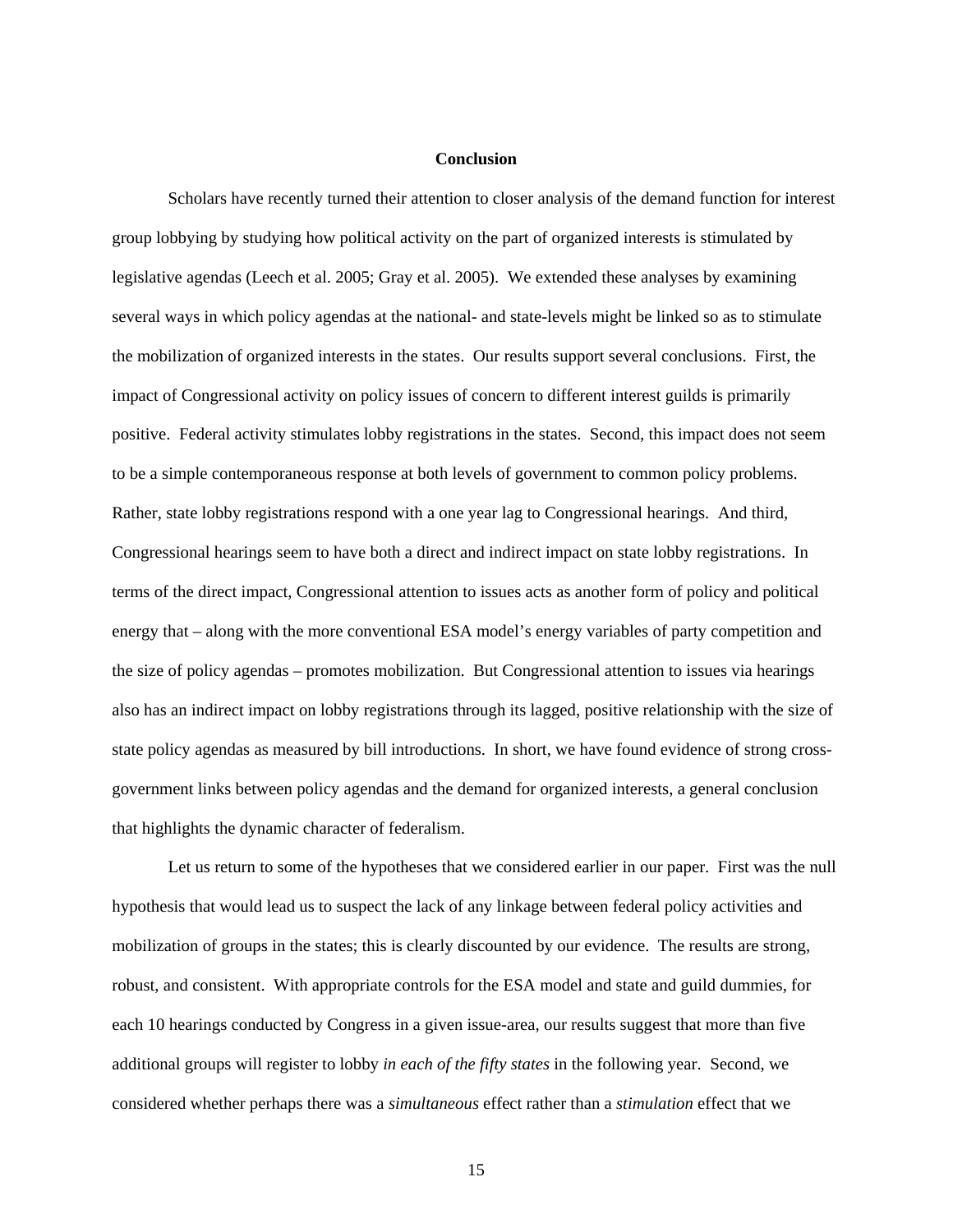hypothesized. The simultaneous reaction of Congressional policymakers and interest groups to commonly perceived opportunities and threats in the environment (e.g., Truman's disturbances) could easily lead to a spurious contemporaneous correlation between hearings and group mobilization, with no causal connection. We do see some evidence that there may be some simultaneous effects in the data. However, our detailed review of lag structures suggests that the simultaneous effect is considerably weaker than the stimulation effect. Congressional activities stimulate interest group mobilization in the following year. We found no support for the *substitution* hypothesis, which would imply that state policy activities (and group mobilization) would come because of the absence of, and therefore be inversely related to, Congressional activities. Finally, we found support both for a *direct* and an *indirect stimulation* effect, as Congressional activities are positively related to subsequent policy activities in the states. These in turn provide an additional boost to the expected interest-group mobilization.

In all, these findings provide strong and robust support for the view that groups are strongly affected not only by the "bottom-up" factors that have long been studied in the literature and which are reflected in the supply and area variables in the ESA model, but also by the "energy" factors as well. The uncertainty of the state legislative environment, the degree of policy activity in the state, the level of policy activity apparent at the federal level, and especially the connections among these factors are important factors in stimulating groups to mobilize either to protect themselves from initiatives they oppose or to take advantage of opportunities to shape new policies they support. Groups react to their environments. As the government is a large part of the environment, properly specified models of group mobilization must include measures of government activity.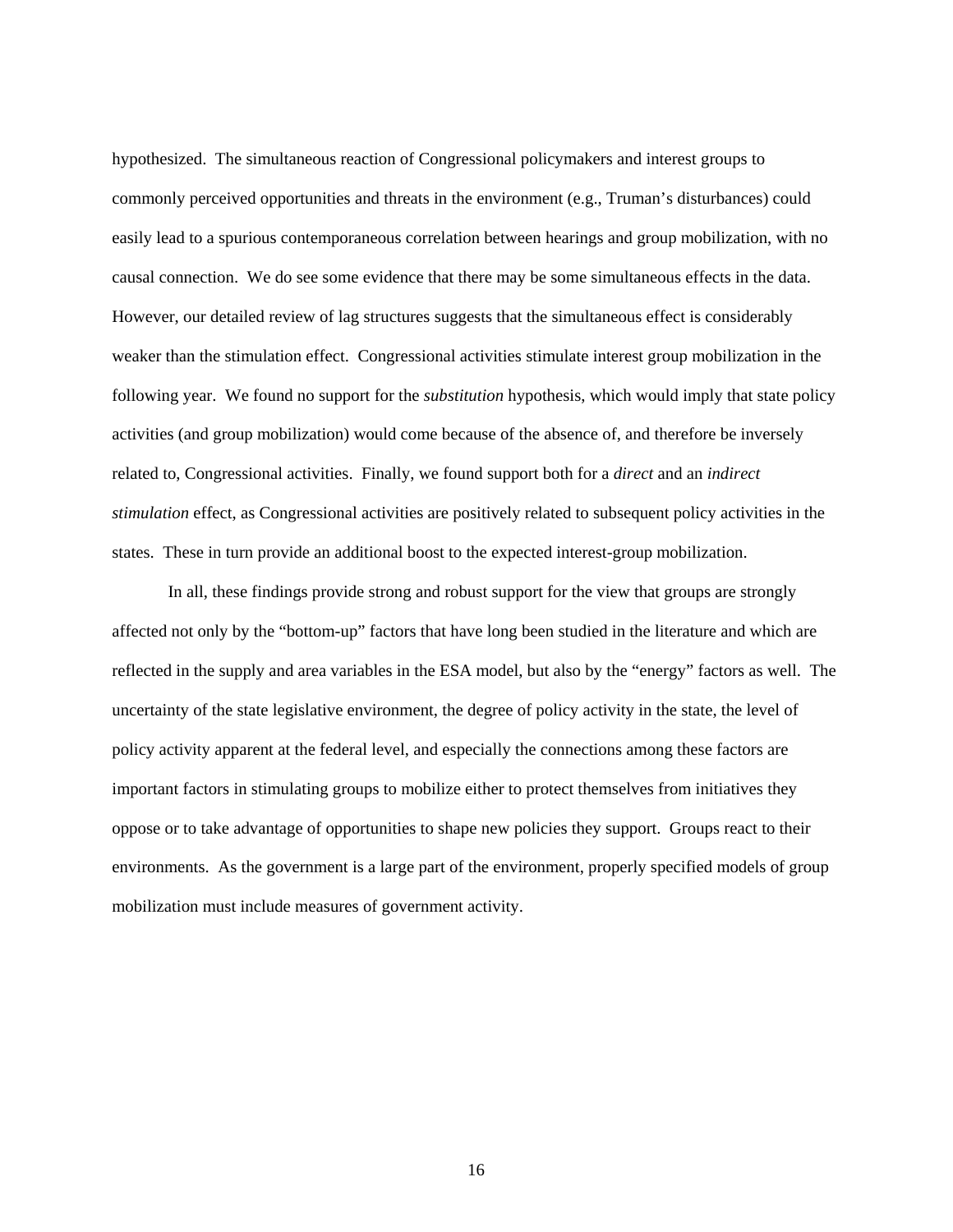### **References**

- Anderson, Jennifer, Adam Newmark, Virginia Gray, and David Lowery. 2004. "Mayflies and Old Bulls: Demographic Volatility and Experience in State Interest Communities," State Politics and Policy Quarterly, 4 (2): 140-160.
- Baumgartner, Frank R. and Bryan D. Jones. 1993. Agendas and Instability in American Politics. Chicago: University of Chicago Press.
- Bowling, Cynthia J. and Margaret R. Ferguson. 2001. "Divided Government, Interest Representation, and Policy Differences: Competing Explanations of Gridlock in the Fifty States." Journal of Politics 63:182-206.
- Davis, Gray. 2002. "California Takes on Air Pollution and Greenhouse Gases**."** Washington Post**.** July 22, p. A15.
- Ferguson, Margaret Robertson. 1996. "Gubernatorial policy leadership in the fifty states." Unpublished Dissertation, The University of North Carolina at Chapel Hill.
- Fording, Richard C., Neal D. Woods, and David Prince. 2002. "Explaining Gubernatorial Success in State Legislatures." Presented at 2nd Annual Conference on State Politics and Policy: Legislatures and Representation in the United States, University of Wisconsin, Milwaukee, May 24-25.
- Gray, Virginia, David Lowery, and Erik K. Godwin. 2007a. "Public Preferences and Organized Interests in Health Policy: State Pharmacy Assistance Programs as Innovations." Journal of Health Politics, Policy and Law. 32 (1):89-129.
- Gray, Virginia, David Lowery, and Erik Godwin. 2007b. "The Politics of Managed Care: Explaining Variations in State Health Maintenance Organizations Regulations." Journal of Health Politics, Policy and Law. 32 (3):457-495.
- Gray, Virginia, David Lowery, Erik Godwin, and James Monogan. 2005. "Incrementing Toward Nowhere: Universal Health Care Coverage in the States." Paper Presented at the Annual Meeting of the American Political Science Association, August, Chicago.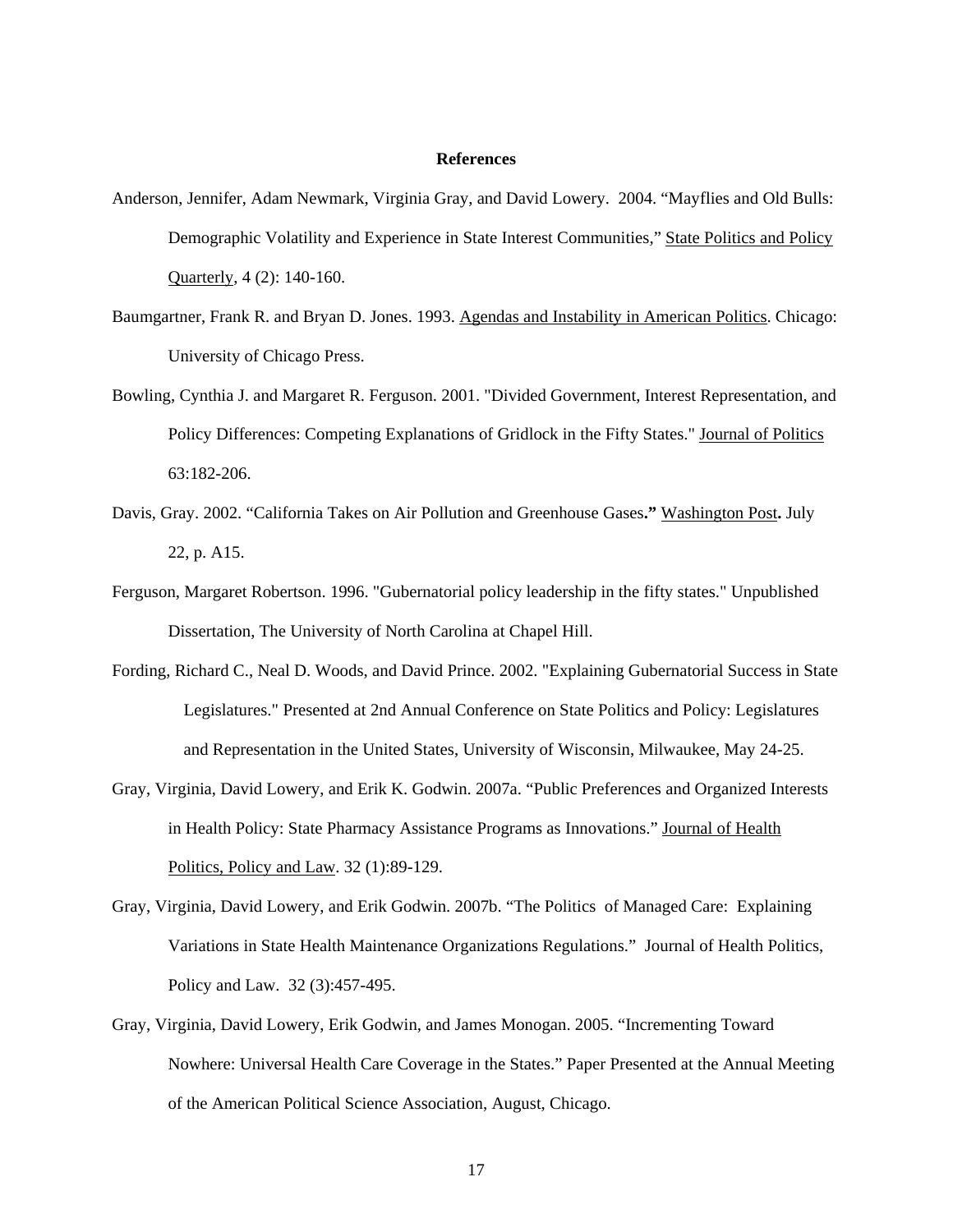- Gray, Virginia, David Lowery, Matthew Fellowes, and Jennifer Anderson, 2005. "Understanding the Demand-Side of Lobbying: Interest System Energy in the American States." American Politics Research. 33: 404-434.
- Gray, Virginia, and David Lowery. 1998. "State Lobbying Regulations and Their Enforcement: Implications for the Diversity of State Interest Communities." State and Local Government Review, 30 (2): 78-91.
- Gray, Virginia, and David Lowery. 1996. The Population Ecology of Interest Representation: Lobbying Communities in the American States. Ann Arbor, Michigan: University of Michigan Press.
- Gray, Virginia, and David Lowery. 1995a. "The Demography of Interest Organization Communities: Institutions, Associations, and Membership Groups." American Politics Quarterly, 23: 3-32.
- Gray, Virginia and David Lowery. 1995b. "Interest Representation and Democratic Gridlock." Legislative Studies Quarterly. 20: 531-552.
- Grodzins, Morton. 1966. The American System: A New View of Government in the United States. Chcicago: Rand McNally.
- Heinz, John P., Edward O. Laumann, Robert L. Nelson, and Robert H. Salisbury. 1993. The Hollow Core. Cambridge: Harvard University Press.
- Johnson, Haynes and David S. Broder. 1996. The System: The American Way of Politics At the Breaking Point. Boston: Little, Brown & Co.
- Jones, Bryan D. and Frank Baumgartner. 2005. The Politics of Attention: How Governments Prioritize Problems. Chicago, IL: University of Chicago Press.
- Leech, Beth L., Frank R. Baumgartner, Timothy La Pira, and Nicholas A. Semanko. 2005. "Drawing Lobbyists to Washington: Government Activity and Interest-Group Mobilization." Political Research Quarterly. 58:19-30.
- Lowery, David, Virginia Gray, and Matthew Fellowes. 2005a. "Organized Interests and Political Extortion: A Test of the Fetcher Bill Hypothesis." Social Science Quarterly, 86 (2): 368-385.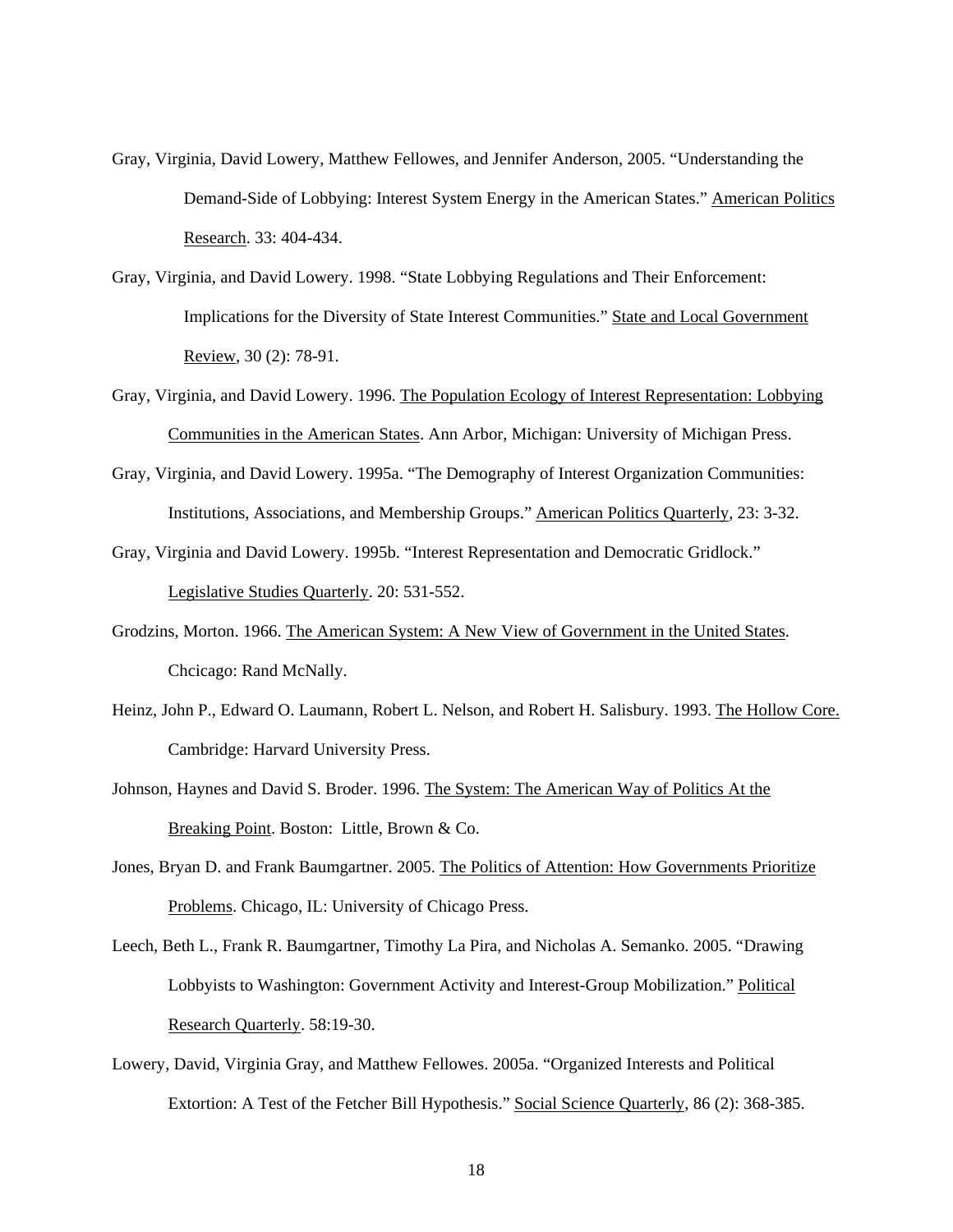- Lowery, David, Virginia Gray, and Matthew Fellowes. 2005b. "Sisyphus Meets the Borg: Economic Scale and the Inequalities in Interest Representation," Journal of Theoretical Politics, 17 (1): 41- 74.
- Lowery, David and Virginia Gray. 2001. "The Expression of Density Dependence in State Communities of Organized Interests." American Politics Research, 29 (4): 374-391.
- Lowery, David and Virginia Gray. 1998. "Representational Concentration and Interest Community Size: A Population Ecology Interpretation." Political Research Quarterly, 51 (4): 919-944.
- Lowery, David and Virginia Gray. 1997. "How Some Rules Just Don't Matter: The Regulation of Lobbyists." Public Choice, 91: 139-147.
- Lowery, David and Virginia Gray. 1995. "The Population Ecology of Gucci Gulch, or the Natural Regulation of Interest Group Numbers in the American States." American Journal of Political Science, 39: 1-29.
- Lowery, David and Virginia Gray. 1994a. "The Nationalization of State Interest Group System Density and Diversity." Social Science Quarterly. 75 (2): 368-377.
- Lowery, David and Virginia Gray. 1994b. "Do Lobbying Regulations Influence Lobbying Registrations." Social Science Quarterly, 75 (2): 382-384.
- Macdonald, Stuart Elaine, and George Rabinowitz. 2001. "Issue Voting." In International Encyclopedia of the Social and Behavioral Sciences, Neil J. Smelser and Paul B. Baltes, editors. Oxford, England: Pergamon.
- Nathan, Richard P. 1990. "Federalism—The Great 'Composition'". In Anthony King, ed., The New American Political System, 2<sup>nd</sup> ed. Washington, D.C.: AEI Press: 231-261.
- Skocpol, Theda, Marjorie Abend-Wein, Christopher Howard, Susan Goodrich Lehmann. 1993. "Women's Associations and the Enactment of Mothers' Pensions in the United States**."** American Political Science Review. 87 (3): 686-701.

Thomas, Clive S. and Ronald J. Hrebenar. 1992. "The Integration of Interest Group Activity at the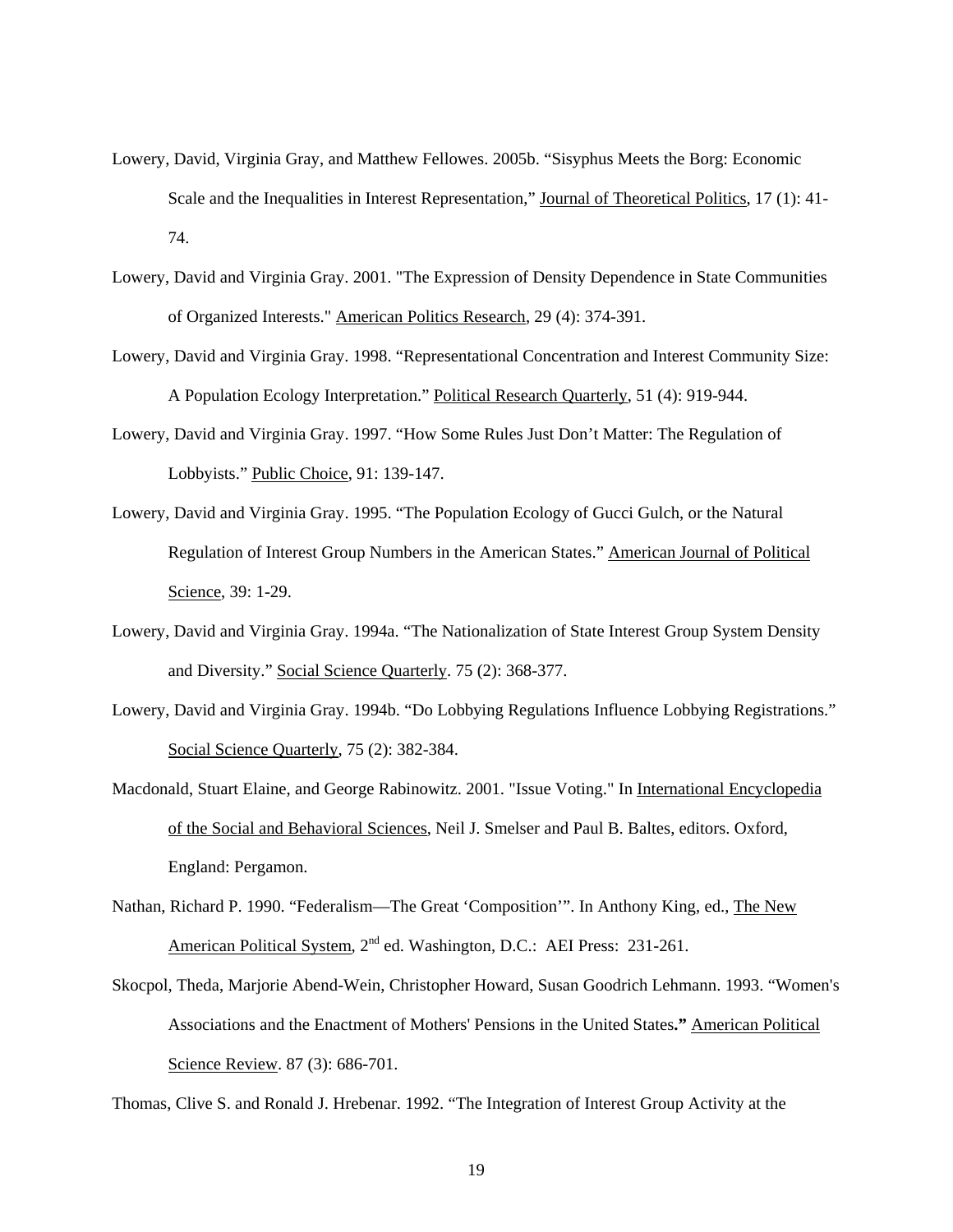National, State and Local Level in the United States: Extent, Causes and Consequences." Paper presented at the Annual Meeting of the American Political Science Association, Chicago. September.

Truman, David. 1951. The Governmental Process. New York: Alfred A. Knopf.

- Wawro, Gregory. 2000. Legislative Entrepreneurship in the U.S. House of Representatives. Ann Arbor, Michigan: University of Michigan Press.
- Weissert, Carol S. and William G. Weissert. 2002. *Governing Health: The Politics of Health Policy, 2nd ed*. Baltimore: Johns Hopkins Press.
- West, Darrell M., Diane Heith, and Chris Goodwin. 1996. "Harry and Louise Go to Washington: Political Advertising and Health Care Reform." Journal of Health Politics, Policy, and Law*.* 21: 35-68.
- Wolak, Jennifer, Adam Newmark, Todd McNoldy, David Lowery, and Virginia Gray. 2002. "Much of Politics is Still Local: Multi-State Lobbying in State Interest Communities," Legislative Studies Quarterly, 27: 527-556.
- Wright, Gerald C. and Jon Winburn. 2002. "Patterns of Constituency-Legislator Policy Congruence in the States." Presented at Second Annual Conference on State Politics and Policy: Legislatures and Representation in the United States, University of Wisconsin, Milwaukee, May, 24-25.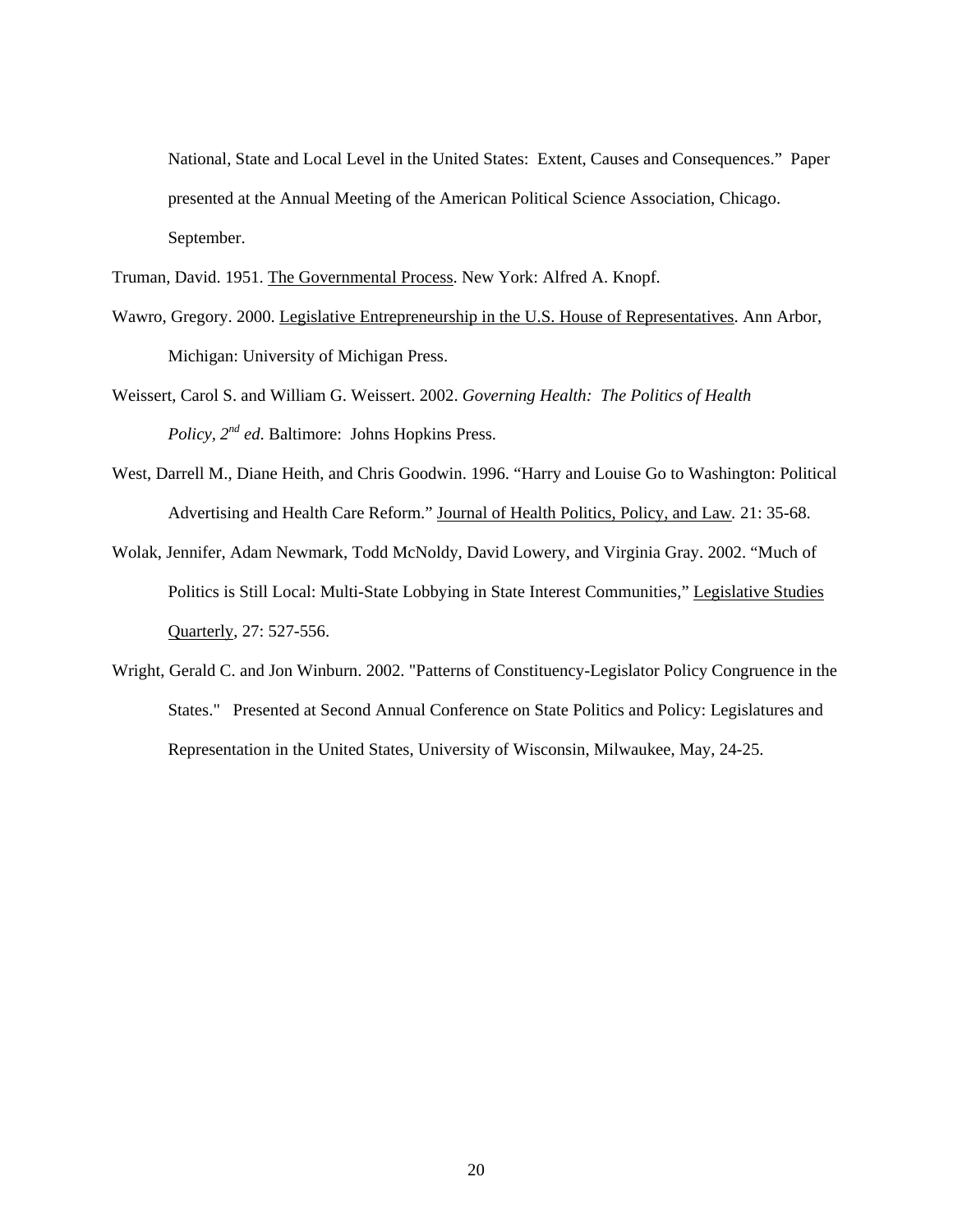| Independent Variable              | Dependent Variable: Lobby Registrations<br>Model 1 (baseline)<br>Model 2 (w/ Federal Hearings) |     |                    |       |  |
|-----------------------------------|------------------------------------------------------------------------------------------------|-----|--------------------|-------|--|
| <b>Sector GSP</b>                 | 0.72<br>$-6.62$                                                                                | *** | 0.65<br>6.20       | ***   |  |
| Sector GSP Squared                | $-0.38$<br>$-3.02$                                                                             | *** | $-0.33$<br>$-2.67$ | ***   |  |
| Party Competition                 | $-0.08$<br>$-2.74$                                                                             | *** | $-0.09$<br>$-3.19$ | $***$ |  |
| Size of Agenda                    | 0.30<br>4.75                                                                                   | *** | 0.29<br>4.88       | ***   |  |
| No. of Hearings in Congress, 1998 |                                                                                                |     | 0.16<br>4.38       | ***   |  |
| Constant                          | 41.21                                                                                          |     | 36.41              |       |  |
| R-Square<br>ΙN                    | 0.47<br>600.00                                                                                 |     | 0.49<br>600.00     |       |  |

Table 1. Federal Impact on State Organizational Lobby Registrations, 1999.

Note: The dependent variable is the number of organizational lobby registrations in 1999 in each of 50 states and 12 interest guilds. \*\*\* =  $p < .01$ , one-tailed test.

| <b>Independent Variable</b>       | Model 1 (baseline)                            | Dependent Variable: Lobby Registrations<br>Model 2 (w/ Federal Hearings) |     |  |  |
|-----------------------------------|-----------------------------------------------|--------------------------------------------------------------------------|-----|--|--|
| <b>Sector GSP</b>                 | 0.85<br>8.06                                  | ***<br>0.85<br>8.06                                                      | *** |  |  |
| Sector GSP Squared                | $-0.41$<br>$-2.97$                            | ***<br>$-0.41$<br>$-2.97$                                                | *** |  |  |
| Party Competition                 | $-0.09$<br>$-3.59$<br>$\overline{\mathbf{v}}$ | ***<br>$-0.09$<br>$-3.59$                                                | *** |  |  |
| Size of Agenda                    | 0.12<br>1.70                                  | 0.12<br>$***$<br>1.70                                                    | **  |  |  |
| No. of Hearings in Congress, 1998 |                                               | 0.55<br>7.21                                                             | *** |  |  |
| Constant                          | 35.42                                         | 5.91                                                                     |     |  |  |
| R-Square<br>N                     | 0.47<br>600.00                                | 0.60<br>600.00                                                           |     |  |  |

Table 2. Federal Impact on State Organizational Lobby Registrations, with guild dummies,1999.

Note: The dependent variable is the number of organizational lobby registrations in 1999 in each of 50 states and 12 interest guilds. \*\*\* =  $p < .01$ , one-tailed test. The model includes dummies for 11 of 12 interest guilds.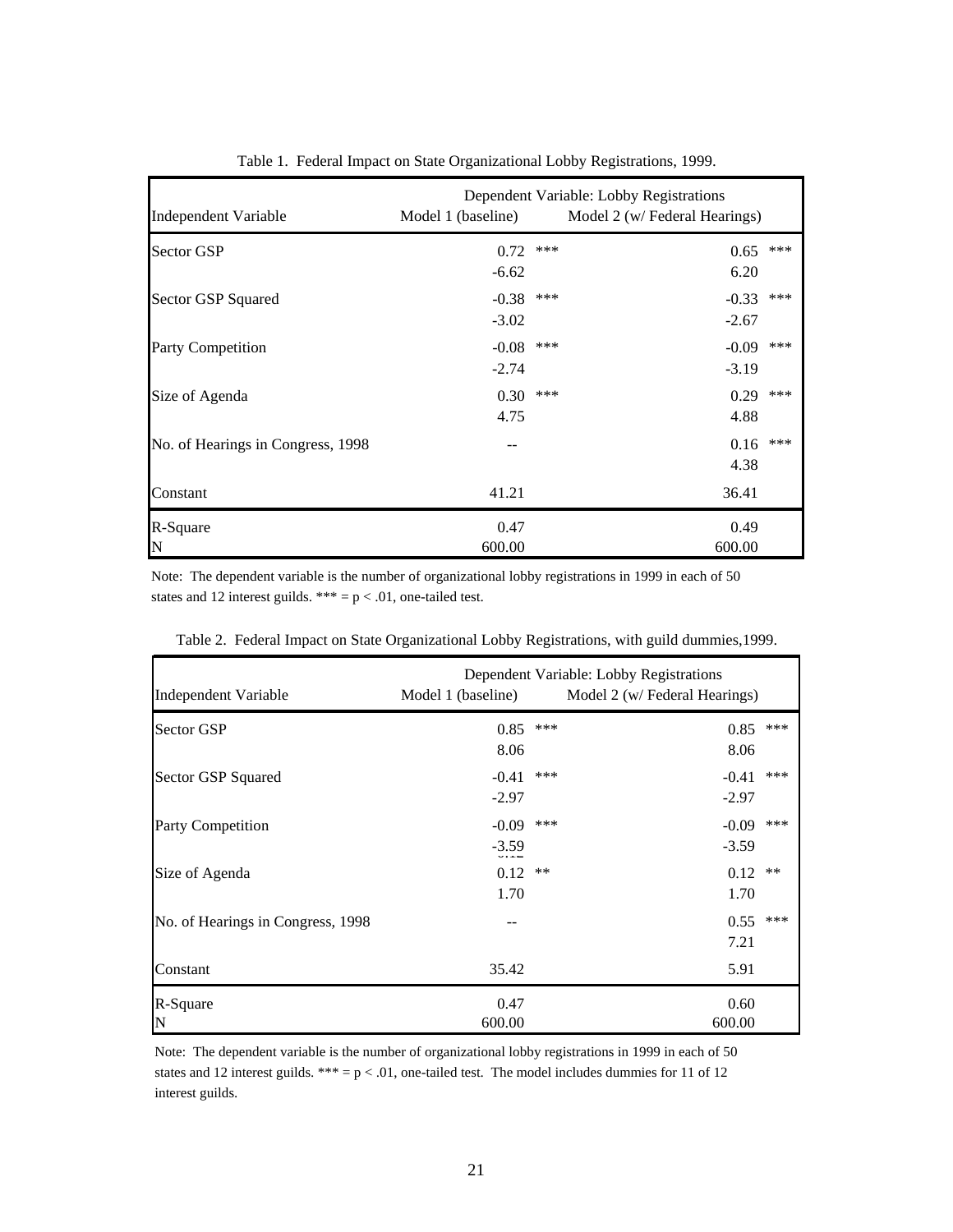| Independent Variable              | Dependent Variable: Lobby Registrations<br>Model 2 (w/ Federal Hearings)<br>Model 1 (baseline) |       |                    |               |
|-----------------------------------|------------------------------------------------------------------------------------------------|-------|--------------------|---------------|
| Sector GSP                        | 0.67<br>9.47                                                                                   | ***   | 0.67<br>9.47       | ***           |
| Sector GSP Squared                | $-0.27$<br>$-5.18$                                                                             | ***   | $-0.27$<br>$-5.18$ | ***           |
| Party Competition                 | $-0.16$<br>$-3.10$<br>$\overline{0}$                                                           | $***$ | $-0.16$<br>$-3.10$ | ***           |
| Size of Agenda                    | 0.15<br>3.89                                                                                   | $* *$ | 0.15<br>3.89       | $\ast$ $\ast$ |
| No. of Hearings in Congress, 1998 |                                                                                                |       | 0.56<br>11.09      | ***           |
| Constant                          | 49.37                                                                                          |       | 18.82              |               |
| R-Square<br>N                     | 0.74<br>600.00                                                                                 |       | 0.60<br>600.00     |               |

# Table 3. Federal Impact on State Organizational Lobby Registrations, with guild and state dummies,1999.

Note: The dependent variable is the number of organizational lobby registrations in 1999 in each of 50 states and 12 interest guilds. \*\*\* =  $p < .01$ , one-tailed test. The model includes dummies for 11 of 12 interest guilds and 49 of 50 states.

| Independent | Dependent Variable: Size of State/Guild Policy Agenda, 1999 |            |             |            |             |  |
|-------------|-------------------------------------------------------------|------------|-------------|------------|-------------|--|
| Variable    | Model 1                                                     | Model 2    | Model 3     | Model 4    | Model 5     |  |
| 1999 Fed.   | 0.04                                                        |            |             |            |             |  |
| Hearings    | 1.06                                                        |            |             |            |             |  |
| 1998 Fed.   |                                                             | $0.14$ ### | $0.33$ ###  |            | $0.34$ ###  |  |
| Hearings    |                                                             | 4.25       | 4.20        |            | 4.21        |  |
| 1997 Fed.   |                                                             |            | $-0.21$ ### | $0.09$ ### | $-0.07$     |  |
| Hearings    |                                                             |            | $-2.66$     | 2.70       | $-0.79$     |  |
| 1996 Fed.   |                                                             |            |             |            | $-0.17$ ### |  |
| Hearings    |                                                             |            |             |            | $-2.76$     |  |
| Constant    | 11.16                                                       | $-15.85$   | $-12.73$    | $-1.61$    | $-13.27$    |  |
| R-Square    | 0.35                                                        | 0.37       | 0.38        | 0.36       | 0.39        |  |

# Table 4: Pooled Guild Agenda Size Models with Federal Hearings Variables and State Dummies (n=600)

Notes: #=p<0.10, ##=p<0.05, ###=p<0.01, two-tailed tests. Standardized coefficients are presented with t-values reported below. Coefficients of state dummies are not shown.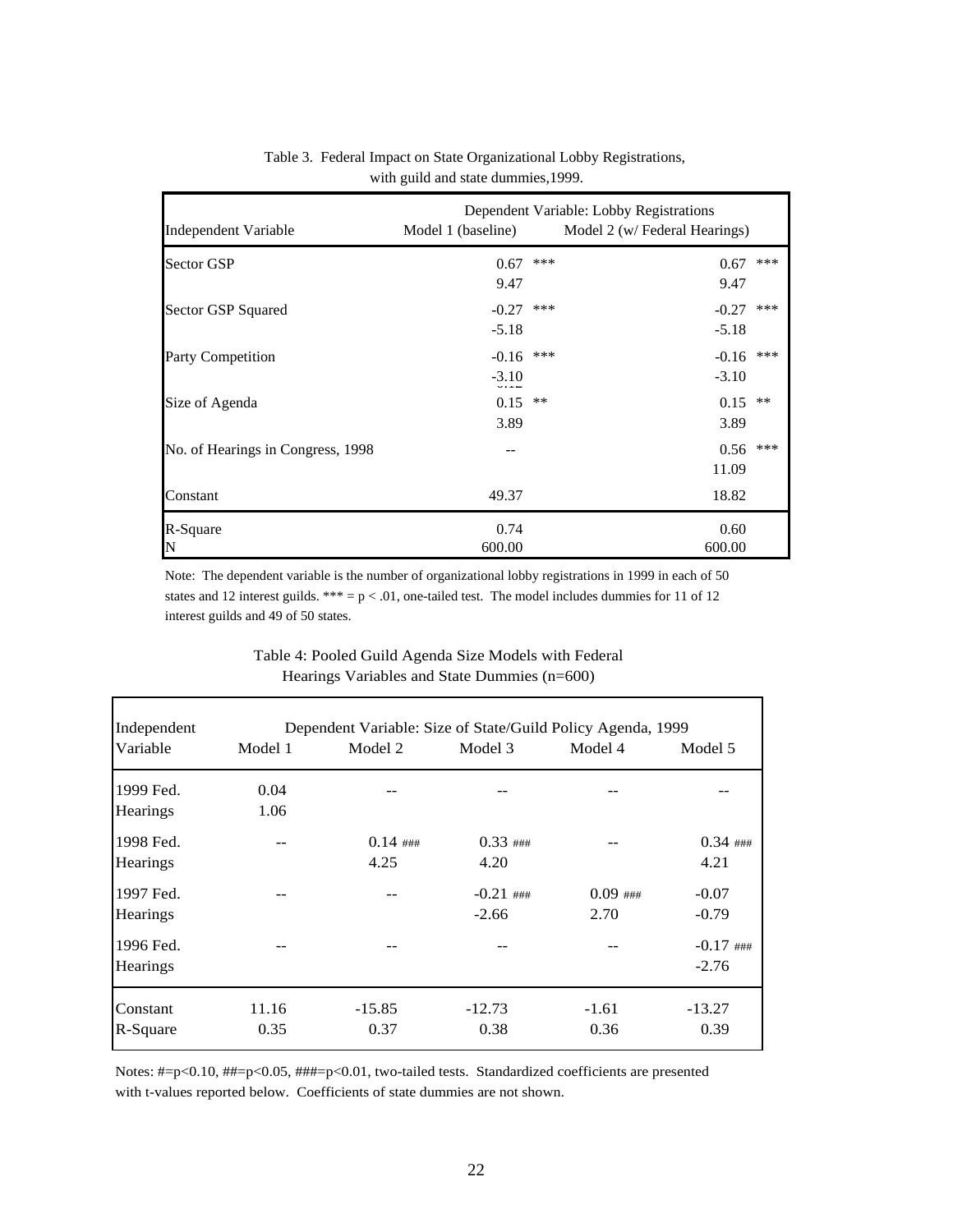| <b>State Interest Guild</b>                                                                                                                                                                                                                                                                                                               | Policy Agendas Project Subtopic Codes |  |  |  |  |  |
|-------------------------------------------------------------------------------------------------------------------------------------------------------------------------------------------------------------------------------------------------------------------------------------------------------------------------------------------|---------------------------------------|--|--|--|--|--|
| Part A. Complete Match Available                                                                                                                                                                                                                                                                                                          |                                       |  |  |  |  |  |
| <b>Agriculture</b>                                                                                                                                                                                                                                                                                                                        | 400-499, 529                          |  |  |  |  |  |
| <b>Banking and Finance</b>                                                                                                                                                                                                                                                                                                                | 1501, 1502, 1504                      |  |  |  |  |  |
| Civil Rights                                                                                                                                                                                                                                                                                                                              | 200, 201, 203-299                     |  |  |  |  |  |
| <b>Communications</b>                                                                                                                                                                                                                                                                                                                     | 1706, 1707, 1709                      |  |  |  |  |  |
| <b>Education</b>                                                                                                                                                                                                                                                                                                                          | 600-699                               |  |  |  |  |  |
| Environment                                                                                                                                                                                                                                                                                                                               | 700-799                               |  |  |  |  |  |
| Good Government                                                                                                                                                                                                                                                                                                                           | 2010, 2012                            |  |  |  |  |  |
| Government                                                                                                                                                                                                                                                                                                                                | 2000-2004, 2007-2009, 2011, 2030      |  |  |  |  |  |
| <b>Health</b>                                                                                                                                                                                                                                                                                                                             | 300-399                               |  |  |  |  |  |
| <b>Insurance</b>                                                                                                                                                                                                                                                                                                                          | 1505                                  |  |  |  |  |  |
| Law                                                                                                                                                                                                                                                                                                                                       | 1200-1206, 1210-1299                  |  |  |  |  |  |
| Military and Veterans                                                                                                                                                                                                                                                                                                                     | 1609, 1612                            |  |  |  |  |  |
| Police and Fire                                                                                                                                                                                                                                                                                                                           | 1209                                  |  |  |  |  |  |
| <b>Natural Resources</b>                                                                                                                                                                                                                                                                                                                  | 803, 805                              |  |  |  |  |  |
| Tax and Government Regulation                                                                                                                                                                                                                                                                                                             | 107                                   |  |  |  |  |  |
| <b>Transportation</b>                                                                                                                                                                                                                                                                                                                     | 1000-1099                             |  |  |  |  |  |
| <b>Utilities and Energy</b>                                                                                                                                                                                                                                                                                                               | 802                                   |  |  |  |  |  |
| Welfare                                                                                                                                                                                                                                                                                                                                   | 1300-1399, 1525                       |  |  |  |  |  |
| Women's Issues                                                                                                                                                                                                                                                                                                                            | 202, 508, 1208                        |  |  |  |  |  |
| Part B. Complete Match Not Available                                                                                                                                                                                                                                                                                                      |                                       |  |  |  |  |  |
| Construction and Housing                                                                                                                                                                                                                                                                                                                  |                                       |  |  |  |  |  |
| Hotel, Restaurant, Liquor                                                                                                                                                                                                                                                                                                                 |                                       |  |  |  |  |  |
| Manufacturing                                                                                                                                                                                                                                                                                                                             |                                       |  |  |  |  |  |
| <b>Religion and Churches</b>                                                                                                                                                                                                                                                                                                              |                                       |  |  |  |  |  |
| <b>Small Business and Retail</b>                                                                                                                                                                                                                                                                                                          |                                       |  |  |  |  |  |
| Service: Other Firms                                                                                                                                                                                                                                                                                                                      |                                       |  |  |  |  |  |
| Sport, Amusement                                                                                                                                                                                                                                                                                                                          |                                       |  |  |  |  |  |
|                                                                                                                                                                                                                                                                                                                                           |                                       |  |  |  |  |  |
| $\mathbf{M}$ , $\mathbf{A}$ , $\mathbf{A}$ , $\mathbf{A}$ , $\mathbf{A}$ , $\mathbf{A}$ , $\mathbf{A}$ , $\mathbf{A}$ , $\mathbf{A}$ , $\mathbf{A}$ , $\mathbf{A}$ , $\mathbf{A}$ , $\mathbf{A}$ , $\mathbf{A}$ , $\mathbf{A}$ , $\mathbf{A}$ , $\mathbf{A}$ , $\mathbf{A}$ , $\mathbf{A}$ , $\mathbf{A}$ , $\mathbf{A}$ , $\mathbf{A}$ , |                                       |  |  |  |  |  |

Appendix 1: State Interest Guilds and Policy Agendas Project Matches

Note. See www.policyagendas.org for complete descriptions of the policy subtopic codes. Matches were determined by assessing the substantive coverage of the state interest guilds and comparing with the corresponding policy agendas codes. In order to match, we required that the two sets of substantive codes cover the vast bulk of the substantive issues in the same area. Cases where there was some overlap, but not complete coverage, were declared not to match.

**Boldface** indicates 12 state interest guilds included in data set of this study.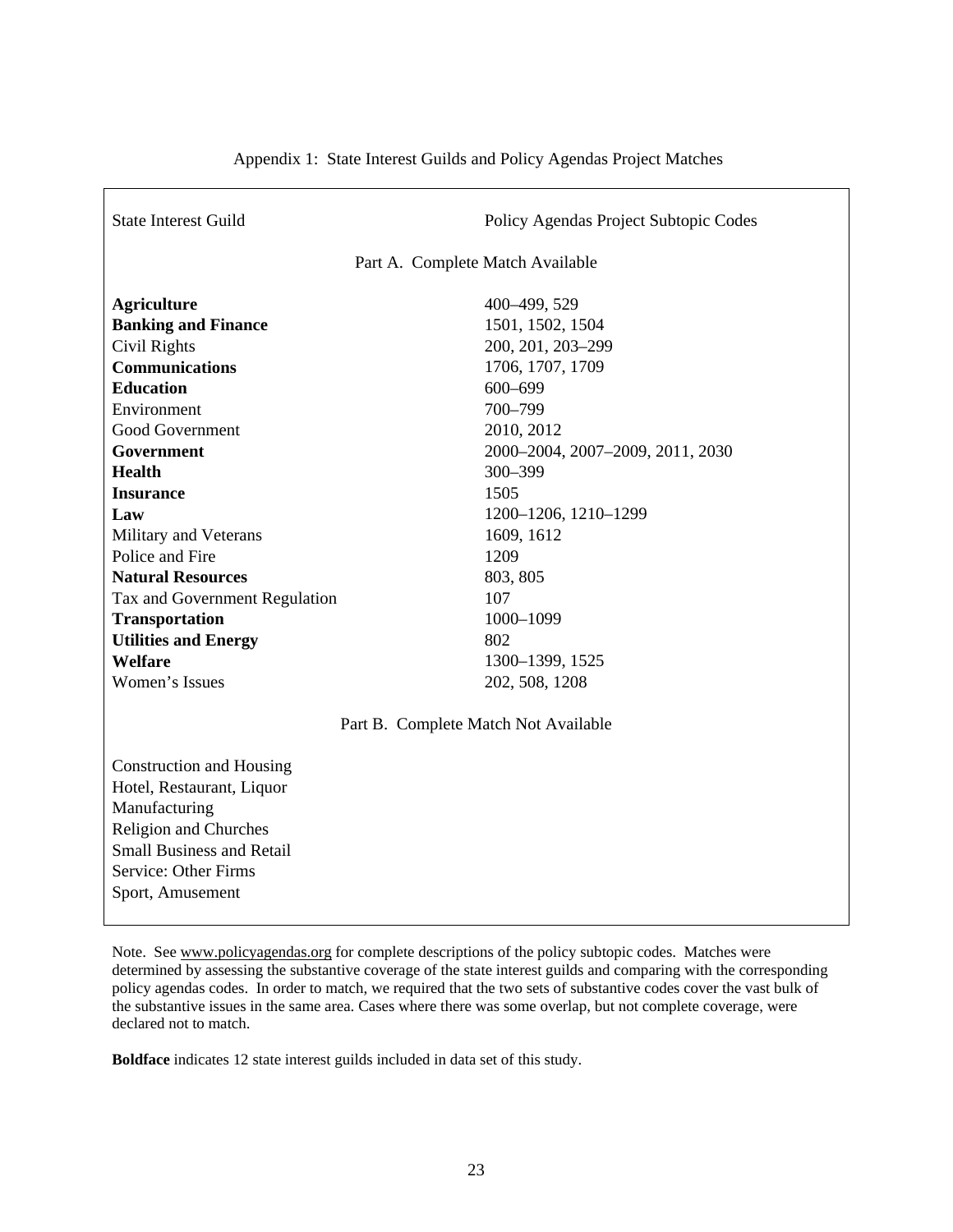### **Appendix 2: Exploring the Lag Structure in our Models.**

The number of hearings in a given year is a strong predictor of the number of hearings in the following year. However, our theoretical expectations require that we distinguish between *simultaneous* effects, where both federal hearings and state lobby registrations could be due to the same policy stimulus, and lagged effects, where federal policy activity leads to the *subsequent* mobilization of groups in the states. Our analysis suggests that a one-year lag is most appropriate, so in the body of the paper we present models using the 1998 hearings to predict the 1999 lobby registrations. In this appendix we lay out some more detail about this lag structure and include more complete tables showing full results.

Looking first at Table A-2, we see that a contemporaneous 1999 measure of Congressional hearings activity generates a positive and significant estimate. But inclusion of a one-year lagged version of the hearings variable in the third model generates nearly identical results. As seen in model 4, inclusion of both generates a very weak negative estimate  $(t=0.12)$  for 1999 hearings and a positive estimate for the lagged 1998 variable, albeit with a marginal t-value of 1.61. There is clearly something of a collinearity problem with the inclusion of both estimates given that the 1999 and 1998 hearings measures are correlated at the 0.95 level, which may well suppress the probability values associated with the estimates.<sup>1</sup> But given the much stronger t-value for the 1998 variable, explanatory priority should be accorded the lagged impact of hearings on the density of state lobby registrations. $<sup>2</sup>$  Thus, the results of</sup> models 2, 3, and 4 suggest that Congressional hearings have a predominantly positive but lagged impact on the demand for state lobbying. These initial results thereby lead us to reject the countervailing expectations that the main effect of Congressional hearings is in the form of either a contemporaneous response to policy problems common for both levels of government or a substitution effect whereby state

<sup>&</sup>lt;sup>1</sup> The other hearings correlations are: 99-98 (0.88), 99-97 (0.67), 98-97 (0.90), 98-96 (0.76), and 97-96 (0.84).  $2^2$  Another possible explanation is that we are really seeing a contemporaneous response to common policy problems, but the state legislators – in comparison to their august national counterparts – are just a bit slower on the uptake. The national politics scholar who is part of this research team likes this idea a lot. While not exactly ready to defend either the policy nimbleness or mental acuity of state legislators as a class, the state politics scholars who are part of the research team are much less enamored with this rival interpretation.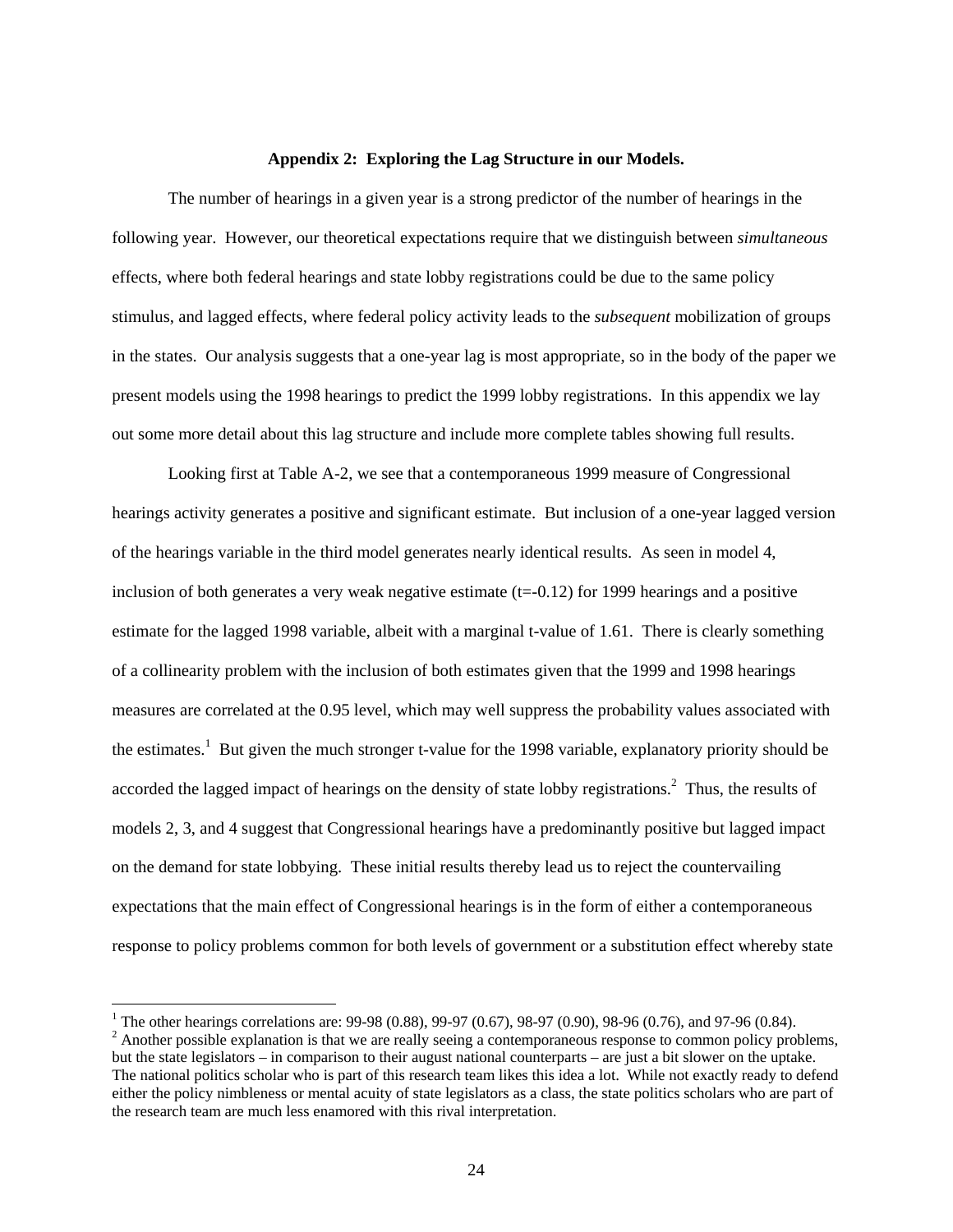interests respond positively to a lack of national attention to issues.

The results presented in the last three columns probe this initial conclusion by looking at longer and more complex lag functions. Model 5 includes Congressional hearings as a two-year lag, while model 6 includes both the one- and two-year lag of hearings. Model 7 includes a more complete distributive lag model with hearings from 1996, 1997, and 1998 included as separate variables. The strong positive coefficient for hearings in model 5 reinforces our conclusion that the main effect of hearings on state lobby registrations is positive. But the results of models 6 and 7 raise something of a conundrum.<sup>3</sup> While the estimate for the one-year lag for hearings generates the now expected positive and significant estimates, the 1997 hearings variable in model 6 and the 1996 hearings variable in model 7 generate statistically discernible *negative* estimates. It is difficult to interpret these estimates in light of the strong results suggesting that the major impact of more proximate Congressional attention to issues on state lobby registrations is positive. But perhaps the best interpretation lies in the vagaries of cycles in Congressional attention to issues arising from the scarcity of space on policy agendas (Jones and Baumgartner 2005). That is, when Congress has not been addressing an issue *for some time*, this lack of action may stimulate state lobbying in the form of a substitution effect. But this is then swamped by a positive impact when Congressional attention again returns to the issue. State interests, accordingly, would benefit the most in terms of incentives to mobilize when an issue has received little national attention in prior years but has more recently become the focus of Congressional attention. But if valid, this is clearly a secondary effect in contrast to the positive influence of more recent hearings activity on state lobby registrations, a secondary effect that we do not want to push too far. Similar results were evident for the more complex models including dummies for guilds and states.

 $3$  This pattern was evident even when the hearings variables were combined counts to cover the two year duration of each Congress. Thus, the more proximate 97-98 estimate would be strongly positive and the lagged 95-96 estimate would be negative. When either lag was used, though, the estimate was always positive.